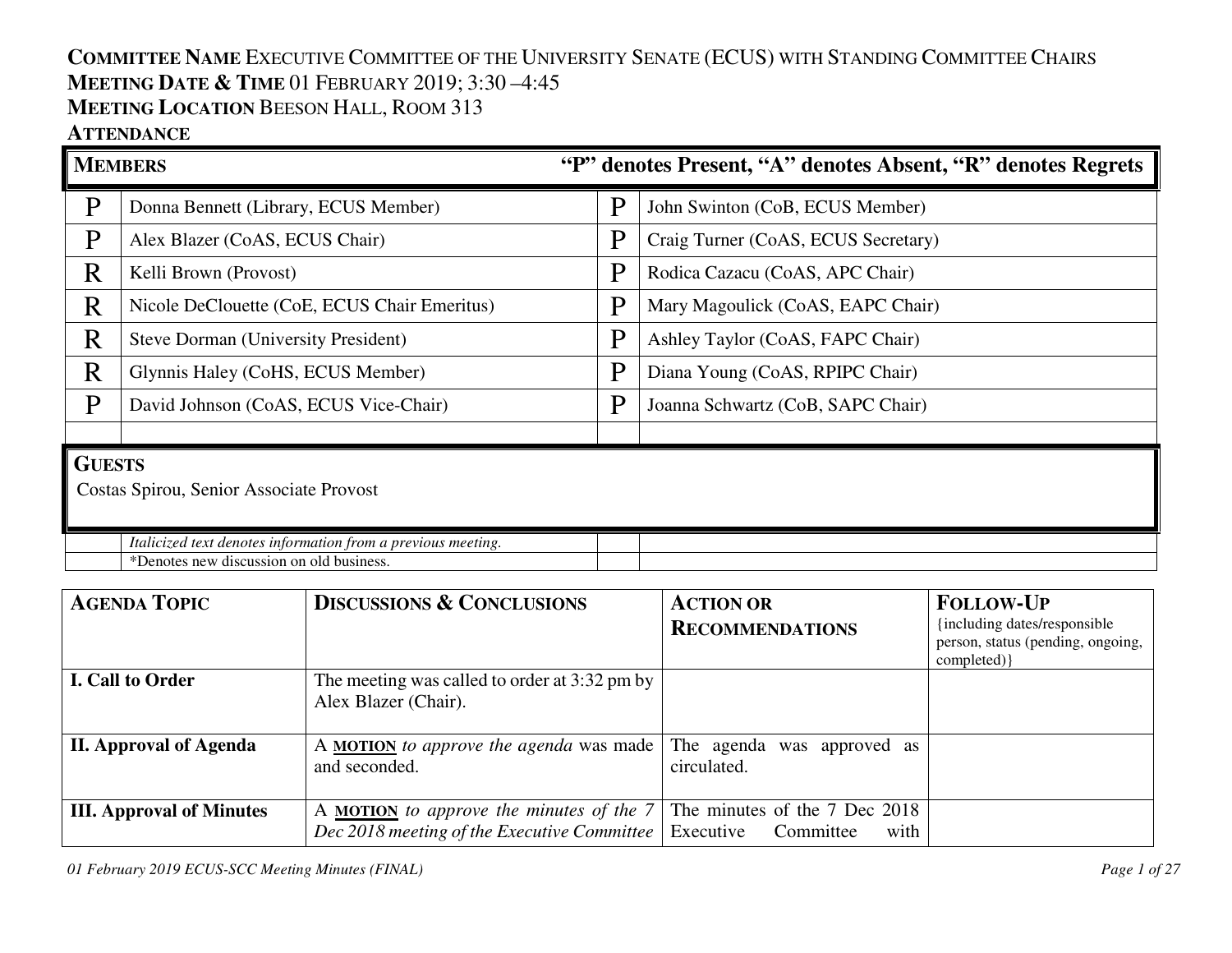|                            | with Standing Committee Chairs was made         | Standing<br>Chairs<br>Committee  |  |
|----------------------------|-------------------------------------------------|----------------------------------|--|
|                            | and seconded. A draft of these minutes had      | meeting were approved as posted, |  |
|                            |                                                 | so no additional action was      |  |
|                            | been circulated to the meeting attendees via    |                                  |  |
|                            | email with no revisions offered. Thus, the      | required.                        |  |
|                            | minutes had been posted as circulated.          |                                  |  |
| <b>IV. Reports</b>         |                                                 |                                  |  |
| <b>President's Report</b>  | As President Dorman had extended Regrets        |                                  |  |
|                            | and was unable to attend this meeting, there    |                                  |  |
| <b>President Dorman</b>    | was no President's Report.                      |                                  |  |
| <b>Provost's Report</b>    | President Brown had extended Regrets and        |                                  |  |
|                            | she had authorized Senior Associate Provost     |                                  |  |
| <b>Costas Spirou</b>       | Costas Spirou to provide the following          |                                  |  |
|                            | Provost's Report.                               |                                  |  |
| for                        | 1. USG Momentum Year Summit II will             |                                  |  |
|                            | take place February 28 (core team) and          |                                  |  |
| <b>Provost Kelli Brown</b> | March 1 (core team/deans/department             |                                  |  |
|                            | chairs). The GC Core Team is comprised          |                                  |  |
|                            |                                                 |                                  |  |
|                            | of President Dorman, Provost Brown, Dr.         |                                  |  |
|                            | Brooks, Ms. Allen, Ms. Delisa, Dr. Alby,        |                                  |  |
|                            | Ms. Weston, and Ms. Mayweather.                 |                                  |  |
|                            | 2. Excellence Awards The nominations for        |                                  |  |
|                            | university excellence awards are due to         |                                  |  |
|                            | the Center for Teaching and Learning on         |                                  |  |
|                            | March 1.                                        |                                  |  |
|                            | 3. COPLAC Awards The COPLAC Dunn                |                                  |  |
|                            | (faculty) and <i>Prior</i> (student) awards are |                                  |  |
|                            | due to COPLAC on March 1. The Center            |                                  |  |
|                            | for Teaching and Learning is overseeing         |                                  |  |
|                            | the process.                                    |                                  |  |
|                            | 4. Searches                                     |                                  |  |
|                            | a. The COHS Dean Search Committee               |                                  |  |
|                            | completed airport interviews last week          |                                  |  |
|                            | and the finalists will be on campus             |                                  |  |
|                            | beginning February 11.                          |                                  |  |
|                            | b. Numerous other searches are currently        |                                  |  |
|                            | underway (faculty, department chairs,           |                                  |  |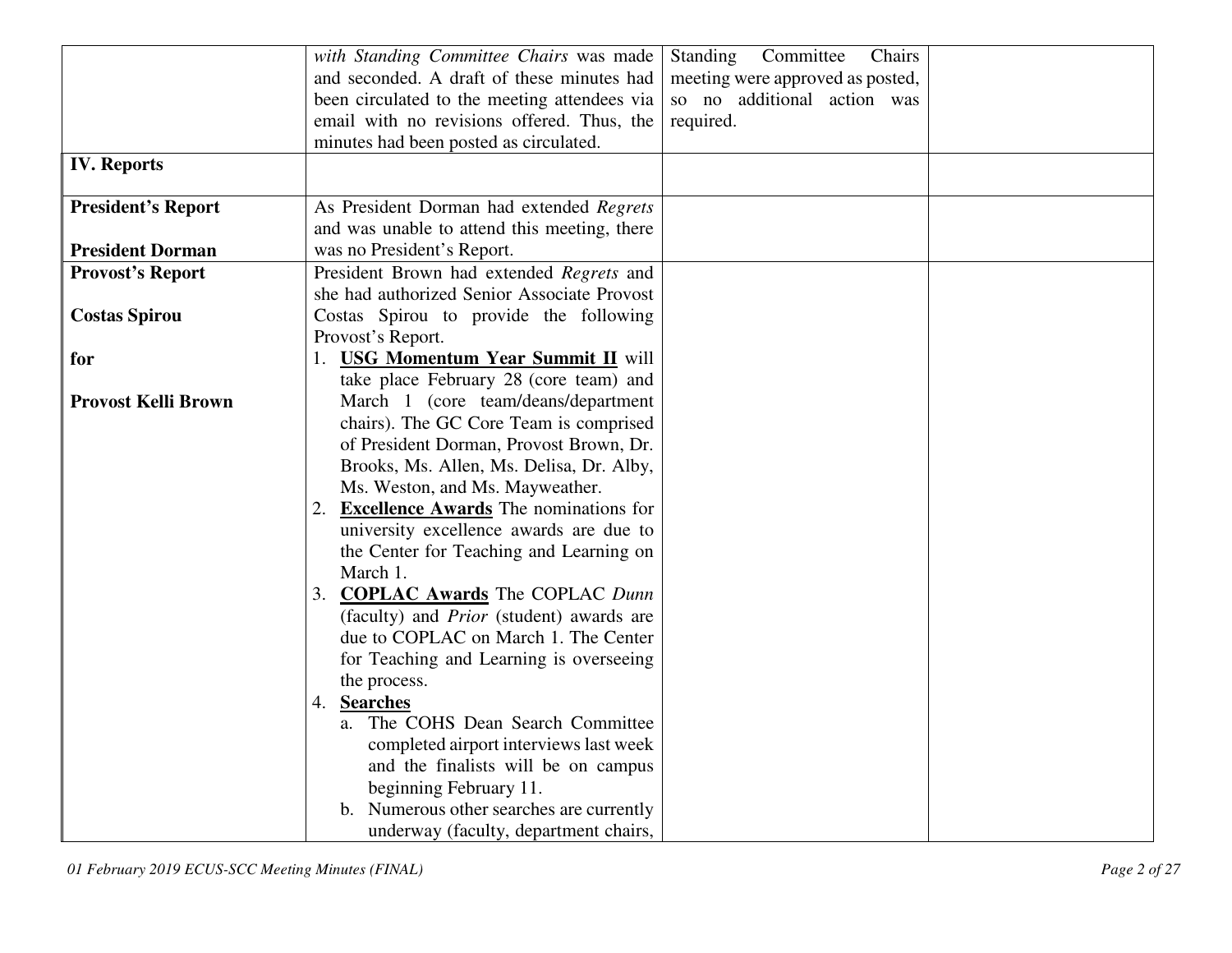| Executive Director of Admissions,                    |  |
|------------------------------------------------------|--|
| Director of the Center for Teaching                  |  |
| and Learning).                                       |  |
| 5. RACAA Georgia College will host the               |  |
| USG RACAA (Regents Administrative                    |  |
| Committee on Academic Affairs) meeting               |  |
|                                                      |  |
| of Chief Academic Officers on February<br>20 and 21. |  |
|                                                      |  |
| 6. Tenure and Promotion The Office of the            |  |
| Provost is working on developing an                  |  |
| electronic submission of T/P documents               |  |
| and a T/P workshop which will take place             |  |
| in April 2019. Both of these initiatives are         |  |
| aimed at supporting GC faculty.                      |  |
| 7. Curriculum Updates The USG recently               |  |
| approved (1) the MAT in Special                      |  |
| Education delivery in an online format, $(2)$        |  |
| MSN certificate and concentration in                 |  |
| Midwifery, and (3) MSN certificate and               |  |
| concentration in Women's Health Nurse                |  |
| Practitioner.                                        |  |
| 8. University Curriculum Review The                  |  |
| online curriculum review and approval                |  |
| process is now complete and fully                    |  |
| (connected)<br>operational<br>to General             |  |
| Education Committee (GEC), University                |  |
| Curriculum Committee (UCC)<br>and                    |  |
| Graduate Council).                                   |  |
| a. The new electronic system for                     |  |
| submitting and tracking curricular                   |  |
| proposals is now in place. All                       |  |
| proposals can be easily located and                  |  |
| tracked to determine progress and                    |  |
| decisions.<br>Relevant<br>forms<br>and               |  |
| resources are located on the GC                      |  |
| Curriculum Approval website with url                 |  |
| http://www.gcsu.edu/provost/gc-                      |  |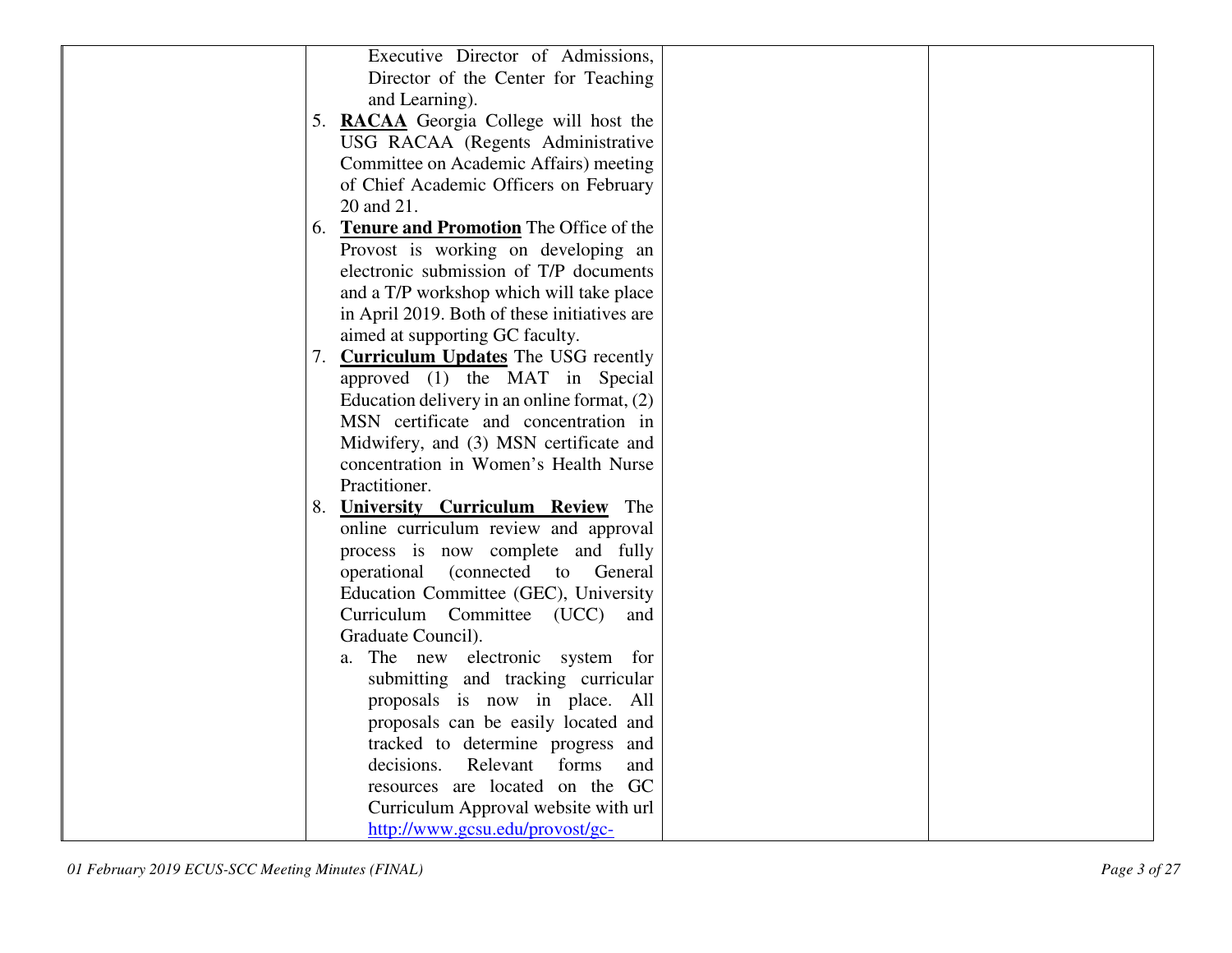| curriculum-approval. Parts of this                                      |  |
|-------------------------------------------------------------------------|--|
| website are accessible only with unify                                  |  |
| credentials.                                                            |  |
| 9. Questions?                                                           |  |
| a. What is the cost to implement the                                    |  |
| online review of Tenure<br>and                                          |  |
| Promotion portfolios? There is no                                       |  |
|                                                                         |  |
| cost for doing this, so the cost is \$0.<br>Subcommittee on             |  |
| 1. Motions SCoN has one motion to submit                                |  |
| <b>Nominations (SCoN)</b><br>for university senate consideration at its |  |
| 25 Jan 2019 meeting. See item 3.                                        |  |
| 2. Officers The 2018-19 SCoN officers are<br><b>David Johnson</b>       |  |
| David Johnson (Chair), (No Vice-Chair                                   |  |
| position) and Craig Turner (Secretary).                                 |  |
| 3. Slate of Nominations As Bob Orr retired                              |  |
| from the university, the slate of nominees                              |  |
| requires a replacement, and specifically                                |  |
| Cindy Bowen replaces Bob Orr as Chief                                   |  |
| Information Officer Designee to RPIPC                                   |  |
| effective 16 Jan 2019. A motion with this                               |  |
| proposed revision to the committee slate                                |  |
| of nominees has been drafted and entered                                |  |
| into the online motion database for                                     |  |
| consideration by the university senate at                               |  |
| its 15 Feb 2019 meeting contingent on an                                |  |
| endorsement to sponsor the motion by                                    |  |
| ECUS-SCC.                                                               |  |
| a. A <b>MOTION</b> to have the SCoN sponsor                             |  |
| the aforementioned slate revision                                       |  |
| motion was made, seconded, and                                          |  |
| endorsed with no further deliberation                                   |  |
| and no dissenting voice and only                                        |  |
| <b>ECUS</b><br>members<br>and<br>Standing                               |  |
| Committee Chairs eligible to vote.                                      |  |
| b. This motion will be added to the                                     |  |
| consent agenda of the 15 Feb 2019                                       |  |
| university senate agenda.                                               |  |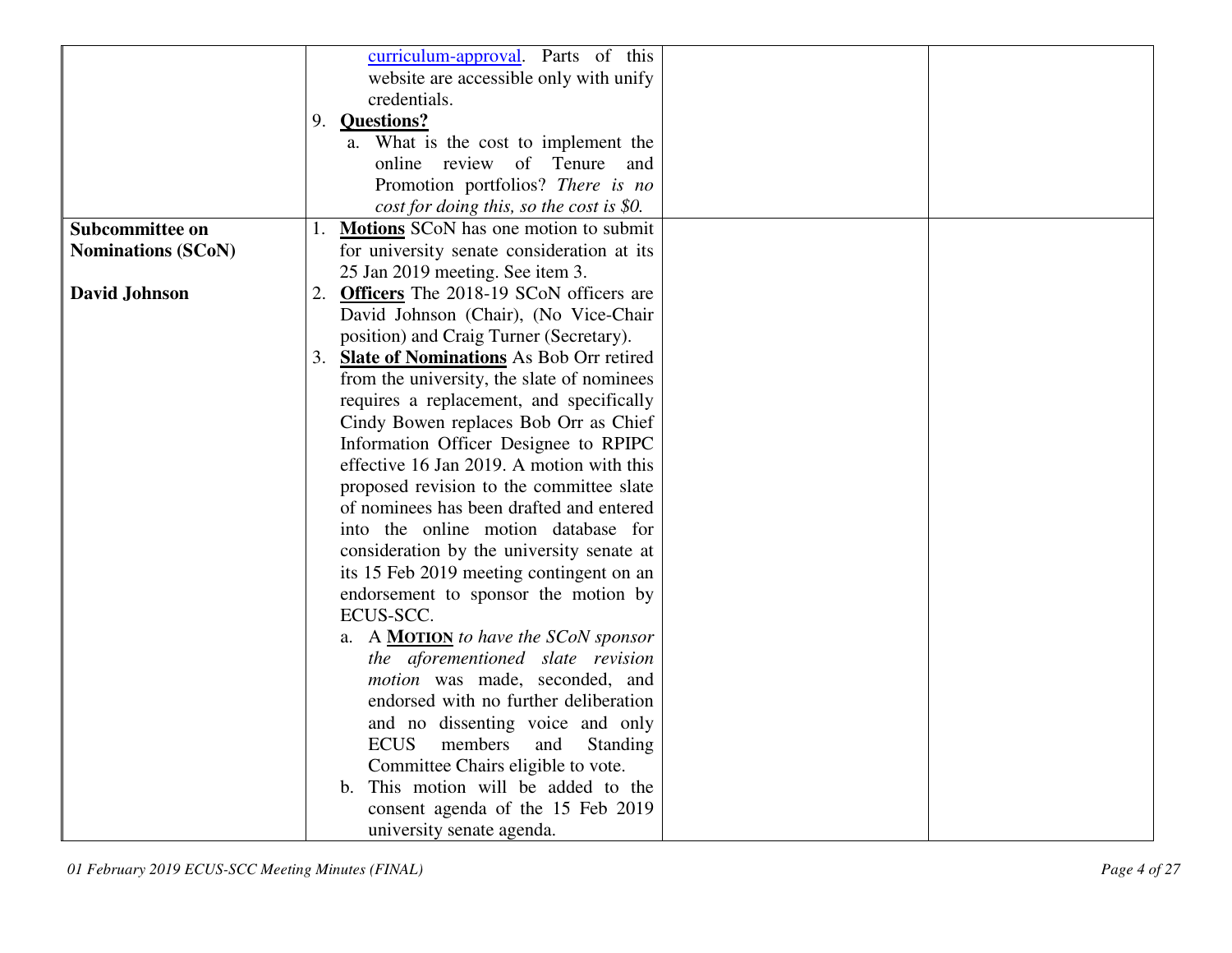|                                   | 4. <b>Election Oversight</b> No elected faculty             |
|-----------------------------------|-------------------------------------------------------------|
|                                   | senator election results have been received                 |
|                                   | from the deans of the academic units. I                     |
|                                   | will send an email reminder to each of the                  |
|                                   | college deans. No action from the library                   |
|                                   | is required this cycle as the term of each of               |
|                                   | its elected faculty senators extends beyond                 |
|                                   | April 2019.                                                 |
| <b>Executive Committee of the</b> | 1. Motions ECUS has two motions for                         |
| <b>University Senate (ECUS)</b>   | university senate consideration at its 25                   |
|                                   | Jan 2019 meeting. See item 3.a.                             |
| <b>Alex Blazer</b>                | 2. Officers The 2018-19 ECUS officers are                   |
|                                   | Alex Blazer (Chair), David Johnson                          |
|                                   | (Vice-Chair)<br>and<br>Craig<br>Turner                      |
|                                   | (Secretary).                                                |
|                                   | 3. Meeting ECUS met on 01 Feb 2019 from                     |
|                                   | $2:00 \text{pm}$ to $3:15 \text{pm}$ . The following topics |
|                                   | were discussed.                                             |
|                                   | <b>Bylaws Revisions</b><br>a.                               |
|                                   | i. Organizational Meetings of the                           |
|                                   | <b>Standing Committees</b>                                  |
|                                   | ii. Committee Structure                                     |
|                                   | iii. See these minutes, specifically                        |
|                                   | entitled<br><b>Retreat</b><br>the<br>entry                  |
|                                   | <b>Sessions on Possible Revisions</b>                       |
|                                   | <b>Senate</b><br><b>University</b><br>and<br>to             |
|                                   | Assessment for details of items i                           |
|                                   | and ii.                                                     |
|                                   | b. Inventory and Review of Official                         |
|                                   | Documents including but<br>not                              |
|                                   | limited to the Governance History,                          |
|                                   | <b>University Senate Handbook ECUS</b>                      |
|                                   | members provided feedback on the                            |
|                                   | draft, notably proposing that the                           |
|                                   | handbook revision<br>process<br>be                          |
|                                   | modeled after the university senate                         |
|                                   | revisions<br>bylaws<br>The<br>process.                      |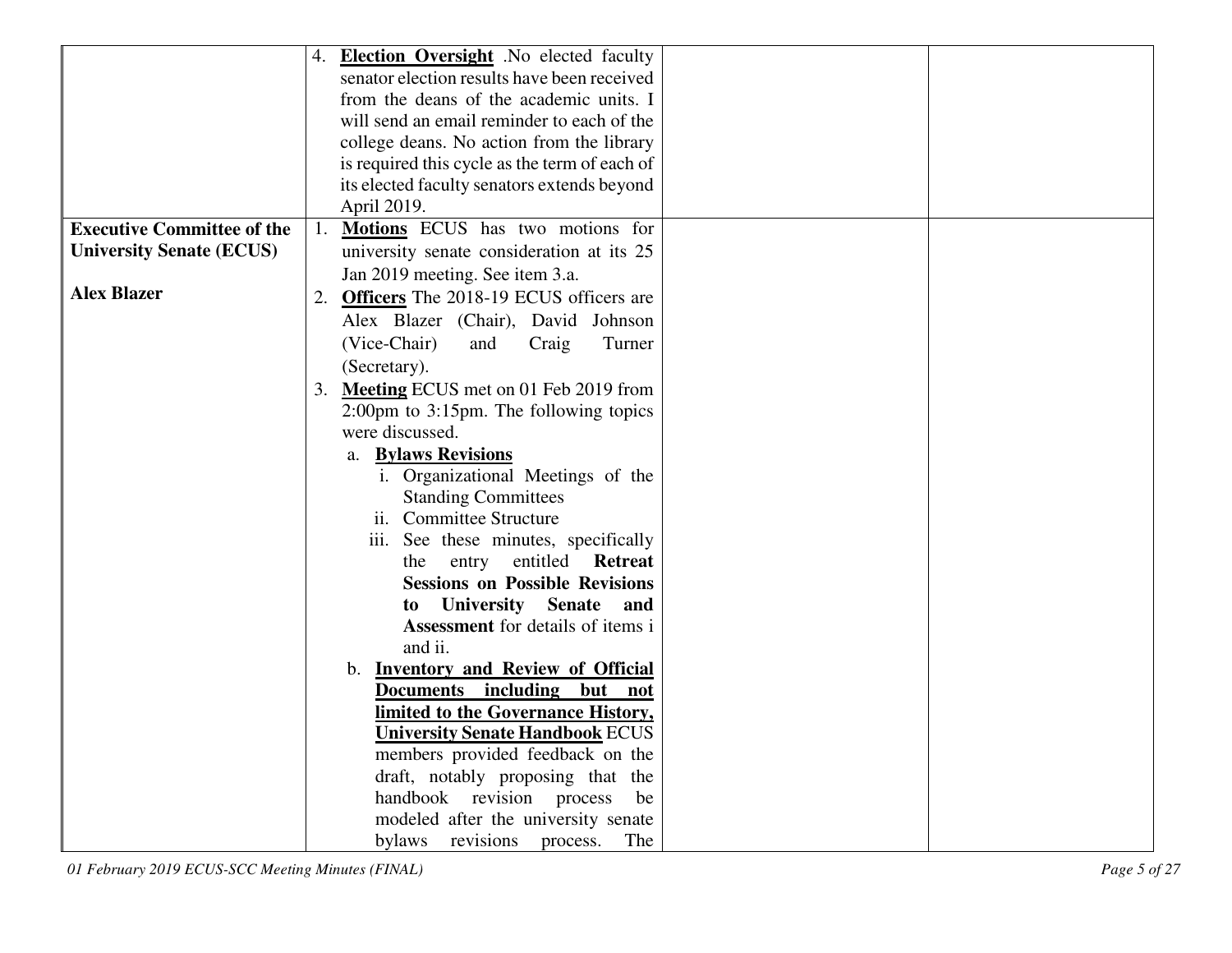| Handbook is on track to being voted                       |               |
|-----------------------------------------------------------|---------------|
| on by ECUS, and then university                           |               |
| senate in March.                                          |               |
| <b>Review Procedures for University</b><br>$\mathbf{c}$ . |               |
| <b>Representation</b><br><b>Senate</b>                    | <sub>on</sub> |
| <b>Committees</b><br><b>University-Wide</b>               |               |
| ECUS members provided feedback                            |               |
| on the draft, notably including                           |               |
| i. other university senate positions                      |               |
| beyond<br>those<br>serving                                | on            |
| university-wide committees such                           |               |
| as USG Faculty Council, the                               |               |
| Electronic Web Presence Liaison,                          |               |
| and so forth,                                             |               |
| ii. matching the committee table                          |               |
| information with the committee                            |               |
| bullet point information, and                             |               |
| iii. selection by university senator                      |               |
| vote when more than one senator                           |               |
| volunteers to serve as a university                       |               |
| representative on<br>senate                               | a             |
| university-wide committee.                                |               |
| d. 2019-2020 Governance Calendar                          |               |
| ECUS members provided feedback                            |               |
| on the draft. The Presiding Officer                       |               |
| will share the draft with the Provost                     |               |
| for review by the Deans and Chairs.                       |               |
| <b>Open Discussion</b> John Swinton,<br>e.                |               |
| university senate representative to the                   |               |
| Faculty Salary Review Task Force,                         |               |
| reported that any<br>task force                           |               |
| recommendations will be enacted no                        |               |
| earlier than Jan 2020 contingent on                       |               |
| acceptance by the Executive Cabinet                       |               |
| <b>University Senate Foundation</b><br>f.                 |               |
| i. 2018-2019 Donations \$1256.00                          |               |
| ii. Expenses to Date \$0.00                               |               |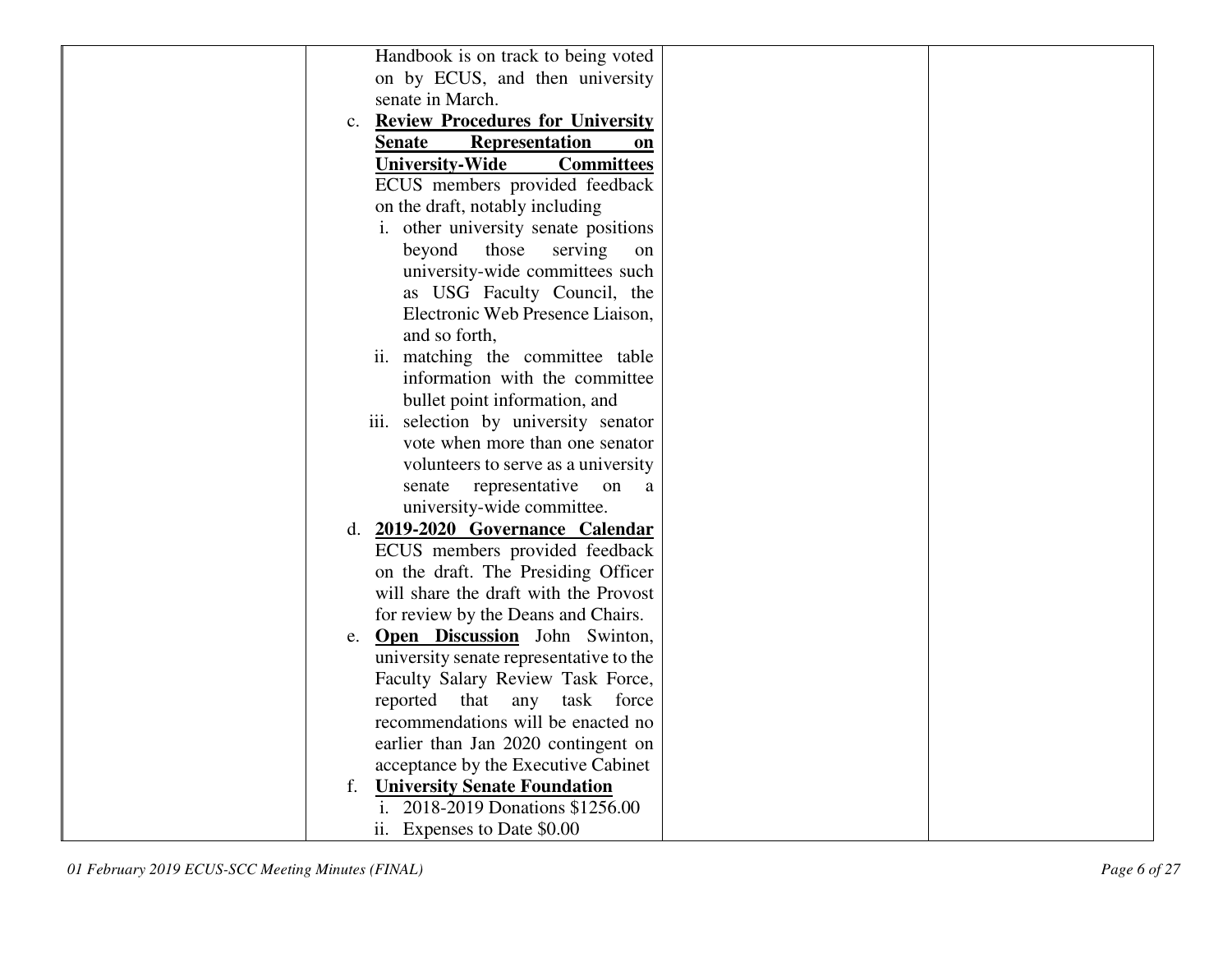|                                  | iii. Remaining \$1256.00                          |
|----------------------------------|---------------------------------------------------|
|                                  | <b>University Senate Budget</b><br>g.             |
|                                  | i. No change from last month                      |
|                                  | ii. 2018-2019 Budget \$5000.00                    |
|                                  | 1) Travel (USG Faculty Council                    |
|                                  | Meetings) \$675.00                                |
|                                  | 2) Office Supplies & Expenses                     |
|                                  | Retreat,<br>(Printing,<br>$etc.$ )                |
|                                  | \$4325.00                                         |
|                                  | iii. Total Expended AY 2018-2019                  |
|                                  | \$3402.84                                         |
|                                  | 1) Travel (USG Faculty Council                    |
|                                  | Meetings) \$433.93                                |
|                                  | 2) Office Supplies & Expenses                     |
|                                  | \$2968.31                                         |
|                                  | iv. Remaining \$1597.16                           |
|                                  | v. At the next ECUS-SCC meeting,                  |
|                                  | we will discuss Foundation and                    |
|                                  | Budget expenses.                                  |
| <b>Academic Policy Committee</b> | Motions APC has no motions to submit<br>1.        |
| (APC)                            | for university senate consideration at its        |
|                                  | 25 Jan 2019 meeting.                              |
| <b>Rodica Cazacu</b>             | Officers The 2018-19 APC officers are<br>2.       |
|                                  | Rodica Cazacu (Chair), Lyndall Muschell           |
|                                  | (Vice-Chair) and Sarah Handwerker                 |
|                                  | (Secretary).                                      |
|                                  | 3.<br><b>Meeting</b><br>The<br>Academic<br>Policy |
|                                  | Committee did not meet on 01 Feb 2019             |
|                                  | from 2:00pm to $3:15$ pm as there were no         |
|                                  | items of business requiring the attention         |
|                                  | of this committee.                                |
| <b>Educational and</b>           | <b>Motions</b> EAPC has no motions to submit      |
| <b>Assessment Policy</b>         | for university senate consideration at its        |
| <b>Committee (EAPC)</b>          | 25 Jan 2019 meeting.                              |
|                                  | 2. Officers The 2018-19 EAPC officers are         |
| <b>Mary Magoulick</b>            | Mary Magoulick (Chair), Matt Forrest              |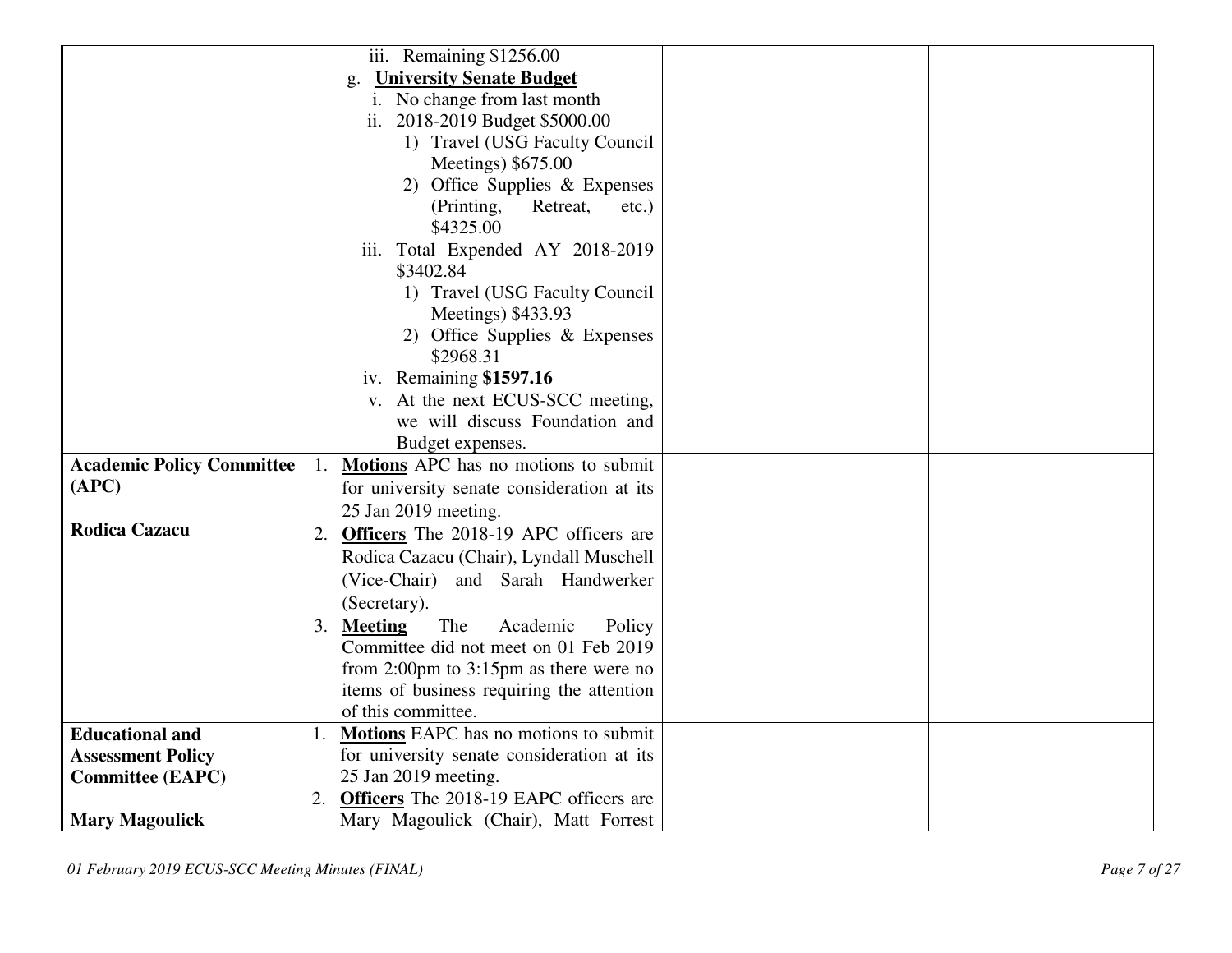| (Vice-Chair)<br>Christine<br>Mutiti<br>and<br>(Secretary).<br>3. Meeting The Educational and Assessment<br>Policy Committee did not meet on 01 Feb<br>2019 from 2:00pm to $3:15$ pm as there<br>were no items of business requiring the |
|-----------------------------------------------------------------------------------------------------------------------------------------------------------------------------------------------------------------------------------------|
|                                                                                                                                                                                                                                         |
|                                                                                                                                                                                                                                         |
|                                                                                                                                                                                                                                         |
|                                                                                                                                                                                                                                         |
|                                                                                                                                                                                                                                         |
|                                                                                                                                                                                                                                         |
| attention of this committee.                                                                                                                                                                                                            |
| <b>Faculty Affairs Policy</b><br>1. Motions FAPC has no motions to submit                                                                                                                                                               |
| <b>Committee (FAPC)</b><br>for consideration by the university senate                                                                                                                                                                   |
| at its 25 Jan 2019 meeting.                                                                                                                                                                                                             |
| 2. Officers The 2018-19 FAPC officers are<br><b>Ashley Taylor</b>                                                                                                                                                                       |
| Ashley Taylor (Chair), Angela Criscoe                                                                                                                                                                                                   |
| (Vice-Chair)<br>and<br>Olha<br>Osobov                                                                                                                                                                                                   |
| (Secretary).                                                                                                                                                                                                                            |
| 3. Meeting The Faculty Affairs Policy                                                                                                                                                                                                   |
| Committee did meet on 01 Feb 2019 from                                                                                                                                                                                                  |
|                                                                                                                                                                                                                                         |
| $2:00 \text{pm}$ to $3:15 \text{pm}$ . The following topic                                                                                                                                                                              |
| was discussed.                                                                                                                                                                                                                          |
| a. Midterm Feedback                                                                                                                                                                                                                     |
| 1) FAPC continued our discussion                                                                                                                                                                                                        |
| regarding the midterm feedback                                                                                                                                                                                                          |
| policy.<br>Representatives<br>from                                                                                                                                                                                                      |
| SGA's<br>Academic<br><b>Affairs</b>                                                                                                                                                                                                     |
| Committee, Taylor Carswell and                                                                                                                                                                                                          |
| Turner Gibson, came to discuss                                                                                                                                                                                                          |
| student concerns regarding the                                                                                                                                                                                                          |
| lack of midterm feedback from                                                                                                                                                                                                           |
| some professors. In particular,                                                                                                                                                                                                         |
| they mentioned student's lack of                                                                                                                                                                                                        |
| awareness regarding how<br>to                                                                                                                                                                                                           |
| proceed when they have not                                                                                                                                                                                                              |
| received<br>feedback<br>and<br>other                                                                                                                                                                                                    |
| barriers<br>reporting<br>to<br>their                                                                                                                                                                                                    |
| experiences.                                                                                                                                                                                                                            |
| 2) As a committee, we decided to                                                                                                                                                                                                        |
| follow up on this issue by learning                                                                                                                                                                                                     |
| APC's<br>about<br>more                                                                                                                                                                                                                  |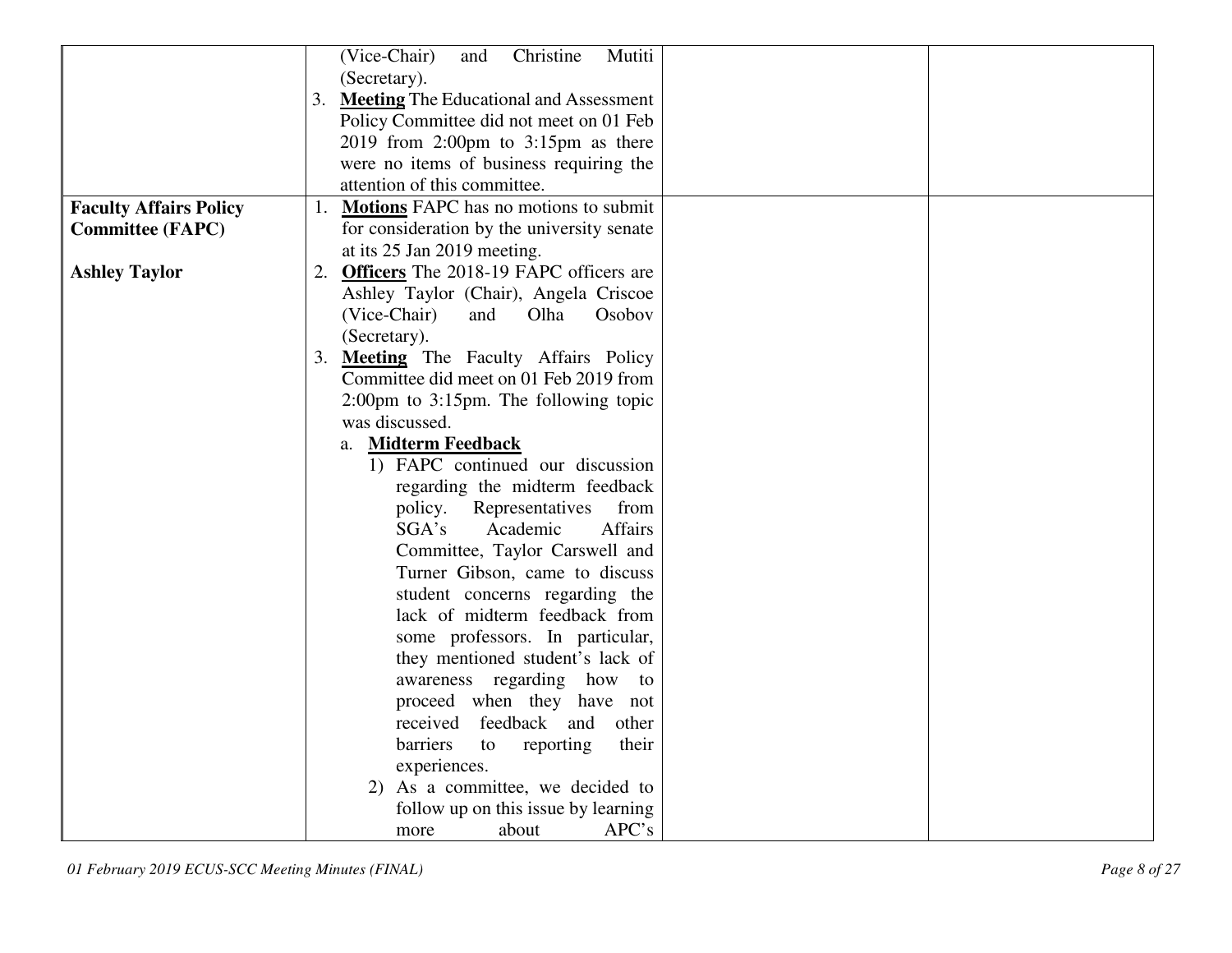|                                | midterm<br>recommendations<br>on                            |  |
|--------------------------------|-------------------------------------------------------------|--|
|                                | feedback policy.                                            |  |
|                                |                                                             |  |
|                                | 3) At the next FAPC meeting, we will                        |  |
|                                | discuss the feasibility of a policy                         |  |
|                                | that requires midterm feedback in                           |  |
|                                | PAWS for all undergraduate                                  |  |
|                                | courses.                                                    |  |
| <b>Resources, Planning and</b> | Motions RPIPC has no motions to submit                      |  |
| <b>Institutional Policy</b>    | for university senate consideration at its 25               |  |
| <b>Committee (RPIPC)</b>       | Jan 2019 meeting.                                           |  |
|                                | <b>Officers</b> The 2018-19 RPIPC officers are              |  |
| <b>Diana Young</b>             | Diana Young (Chair), Darryl Richardson                      |  |
|                                | (Vice-Chair) and Marcela Chiorescu                          |  |
|                                | (Secretary).                                                |  |
|                                | Meetings The Resources, Planning and                        |  |
|                                | Institutional Policy Committee did not                      |  |
|                                | meet on 01 Feb 2019 from 2:00pm to                          |  |
|                                |                                                             |  |
|                                | 3:15pm as there were no items of business                   |  |
|                                | requiring the attention of this committee                   |  |
|                                | a. We are exploring the feasibility of                      |  |
|                                | placing water filters on all campus                         |  |
|                                | drinking fountains.                                         |  |
| <b>Student Affairs Policy</b>  | 1. Motions SAPC has no motions to submit                    |  |
| <b>Committee (SAPC)</b>        | for university senate consideration at its                  |  |
|                                | 25 Jan 2019 meeting.                                        |  |
| <b>Joanna Schwartz</b>         | 2. Officers The 2018-19 SAPC officers are                   |  |
|                                | Joanna Schwartz (Chair), Monica Ketchie                     |  |
|                                | (Vice-Chair)<br>and Guy Biyogmam                            |  |
|                                | (Secretary).                                                |  |
|                                | 3. Meeting The Student Affairs Policy                       |  |
|                                | Committee did meet on 01 Feb 2019 from                      |  |
|                                | $2:00 \text{pm}$ to $3:15 \text{pm}$ . The following topics |  |
|                                | were discussed.                                             |  |
|                                | a. Cultural Center                                          |  |
|                                | i. The director of the cultural center,                     |  |
|                                | Dr Stacey Milner, presented                                 |  |
|                                |                                                             |  |
|                                | several activities and important                            |  |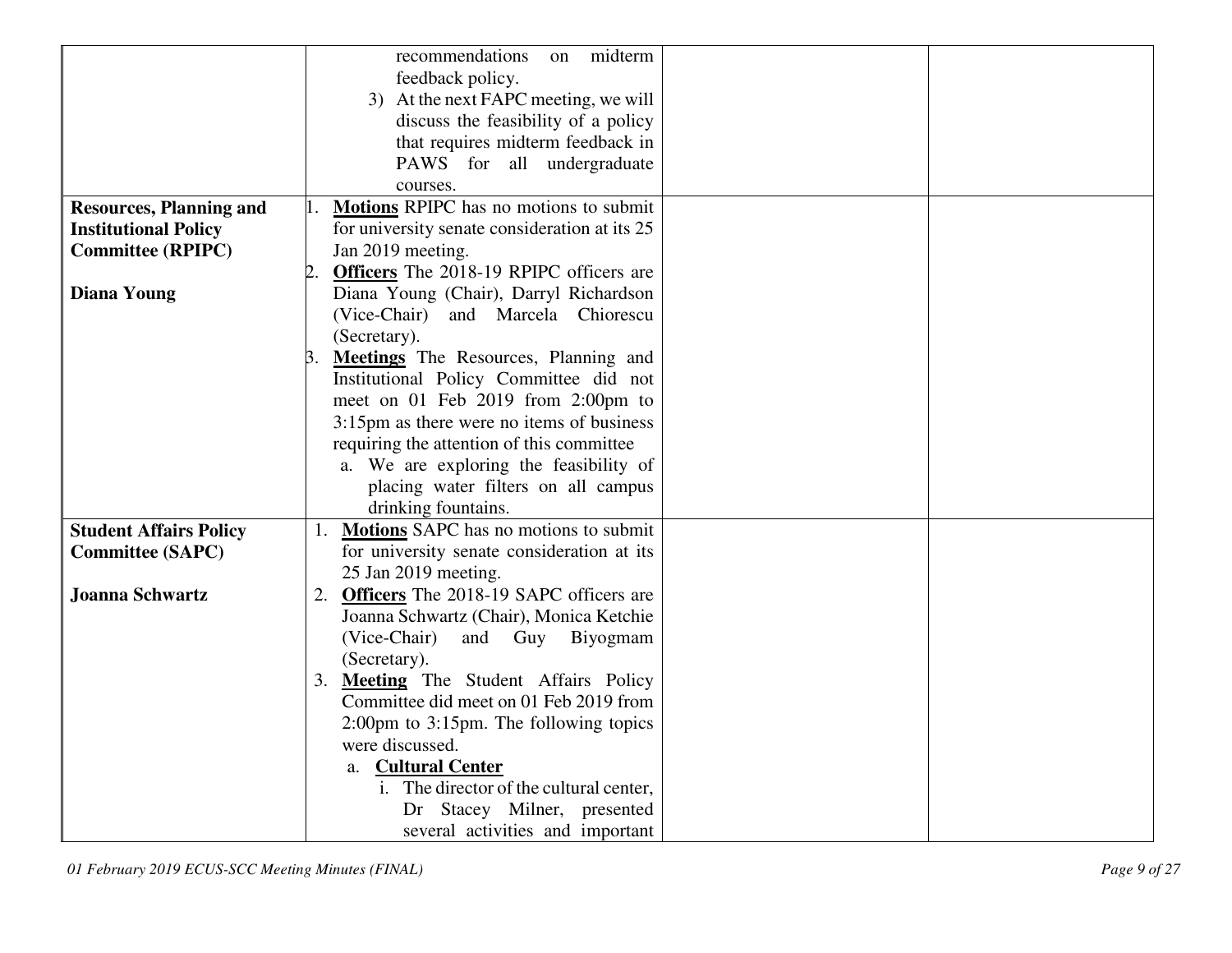| programs covered by the cultural                        |  |
|---------------------------------------------------------|--|
| center in an effort to promote                          |  |
| diversity and inclusion. She                            |  |
| stated that the cultural center is                      |  |
| receiving more attention from                           |  |
| students and there is ongoing                           |  |
| construction to provide them with                       |  |
| more space in the<br>HUB                                |  |
| (Honoring, Uniting, Building).                          |  |
| Dr. Milner stated that the biggest                      |  |
| challenges of the cultural center                       |  |
| achieve its mission are<br>to                           |  |
| visibility and formal funding.                          |  |
| Also, the cultural center would                         |  |
| like to partner with other                              |  |
| departments on campus. It was                           |  |
| recommended that a Diversity                            |  |
| and Inclusion component be                              |  |
| included in the freshmen seminar                        |  |
| course.                                                 |  |
| b. Bobcats.gcsu Email                                   |  |
| i. The<br>committee<br>continued                        |  |
| students'<br>discussion<br>on the                       |  |
| concern about their Bobcat E-                           |  |
| mail addresses. The committee's                         |  |
| recollection from conversations                         |  |
| with Dr. Bob Orr is that for                            |  |
| students to move their email                            |  |
| domain from a google domain to                          |  |
| a different one, they would have                        |  |
| to give up their Google affiliation.                    |  |
| This could result in SGA calling                        |  |
| for a ballot for students to vote                       |  |
| and reach a consensus.                                  |  |
| The committee thought that it will<br>$\overline{11}$ . |  |
| be very hard to get a consensus                         |  |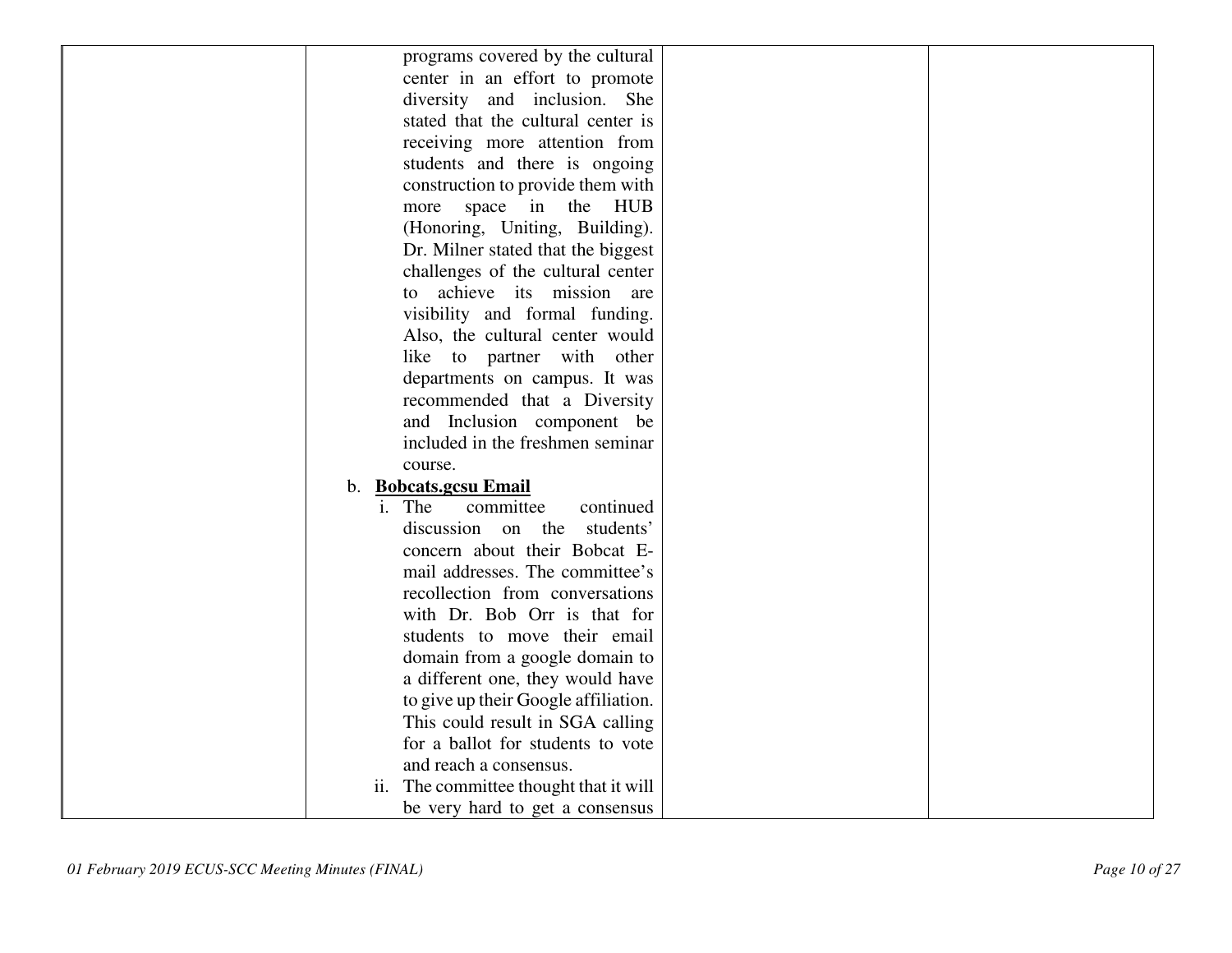|                                  | from students, so they terminated                              |
|----------------------------------|----------------------------------------------------------------|
|                                  | this discussion on this topic.                                 |
|                                  | c. Georgia College Early College                               |
|                                  | i. The discussion on concerns that                             |
|                                  | Georgia College Early College                                  |
|                                  | (GCEC) students do not feel                                    |
|                                  | welcome on campus continued.                                   |
|                                  | ii. SGA added a new position                                   |
|                                  | dedicated to GCEC students in                                  |
|                                  | order to help improve the                                      |
|                                  | relationship between GCEC                                      |
|                                  | students and GC students.                                      |
|                                  | iii. The recommendation that a                                 |
|                                  | Inclusion<br>Diversity<br>and                                  |
|                                  | component be included in the                                   |
|                                  | freshmen seminar course will also                              |
|                                  | better prepare GC students to                                  |
|                                  | accept GCEC students<br><sub>on</sub>                          |
|                                  | campus, and educate them on                                    |
|                                  | opportunities such as volunteer                                |
|                                  | hours, tutoring, leadership, active                            |
|                                  | learning, and diversity and                                    |
|                                  | inclusion activities offered by the                            |
|                                  | GCEC program.                                                  |
|                                  | iv. SGA will meet with ambassadors                             |
|                                  | of Executive Student Board to                                  |
|                                  | discuss with them again how to                                 |
|                                  | make GC students aware of the                                  |
|                                  | importance of GCEC students on                                 |
|                                  | Campus during campus tours.                                    |
| <b>V.</b> Information Items      |                                                                |
| Actions/Recommendations          |                                                                |
| <b>University Senate Budgets</b> | <b>Foundation Account</b> is now established<br>$\mathbf{1}$ . |
|                                  | and has a balance of \$1256.00.                                |
| <b>Alex Blazer</b>               | 2. <b>Balance</b> The balance of the university                |
|                                  | senate budget (\$5000 allocation annually)                     |
|                                  | is presently at \$1597.16 as there were no                     |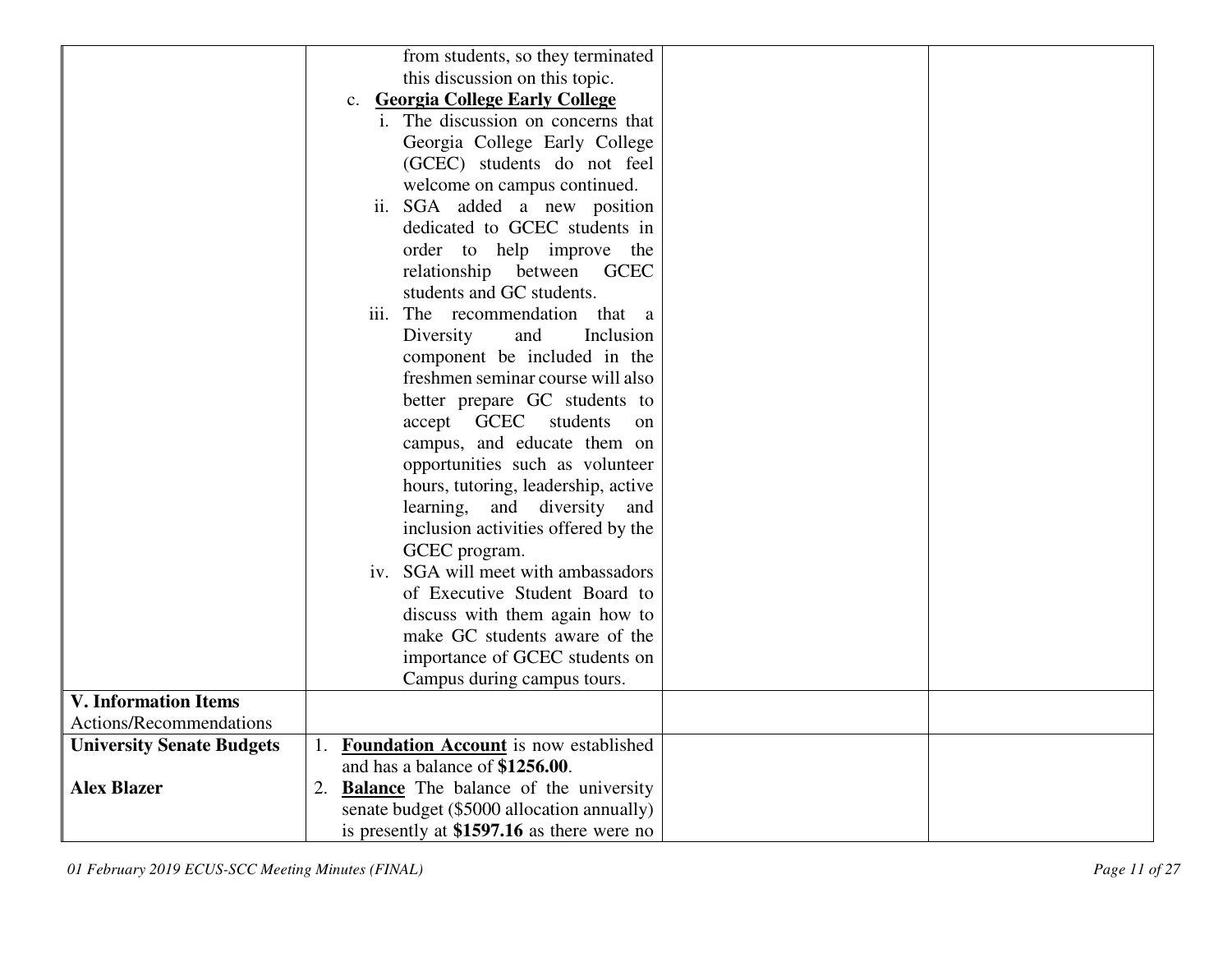|                          | expenditures<br>since<br>last ECUS<br>the                              |  |
|--------------------------|------------------------------------------------------------------------|--|
|                          | meeting.<br>Anticipated<br>expenditures                                |  |
|                          | include the reimbursement of attendance                                |  |
|                          | expenditures for USGFC<br>meeting                                      |  |
|                          | attendees <david and="" glynnis<="" johnson="" th=""><th></th></david> |  |
|                          |                                                                        |  |
|                          | Haley> for the spring 2019 USGFC                                       |  |
|                          | meeting.                                                               |  |
| <b>University Senate</b> | 7 Sep 2018                                                             |  |
| <b>Representatives</b>   | 1. Alex Blazer noted that the inventory of                             |  |
|                          | university committees or university task                               |  |
| <b>Alex Blazer</b>       | forces desiring one or more university                                 |  |
|                          | senate representatives is in preparation.                              |  |
|                          | a. Alex Blazer is presently contacting                                 |  |
|                          | point persons of these groups to                                       |  |
|                          | determine/clarify their needs.                                         |  |
|                          | b. Alex Blazer noted that he is                                        |  |
|                          | supplementing the current minimal                                      |  |
|                          | information<br>(name<br>of<br>group                                    |  |
|                          | <committee, etc.="" force,="" task="">, name</committee,>              |  |
|                          | of university senate representative)                                   |  |
|                          | with                                                                   |  |
|                          | 1) desired position characteristic(s)                                  |  |
|                          | (faculty, staff, student, etc.),                                       |  |
|                          | 2) term of service of position                                         |  |
|                          | 3) selection process of position                                       |  |
|                          | 4) membership of group                                                 |  |
|                          | 5) charge of group                                                     |  |
|                          |                                                                        |  |
|                          | 5 Oct 2018                                                             |  |
|                          | This agenda item was postponed to the next                             |  |
|                          | ECUS-SCC meeting due to a shortage of time.                            |  |
|                          |                                                                        |  |
|                          | 2 Nov 2018                                                             |  |
|                          |                                                                        |  |
|                          | An update on this item was provided in the                             |  |
|                          | ECUS report.                                                           |  |
|                          |                                                                        |  |
|                          | 7 Dec 2018                                                             |  |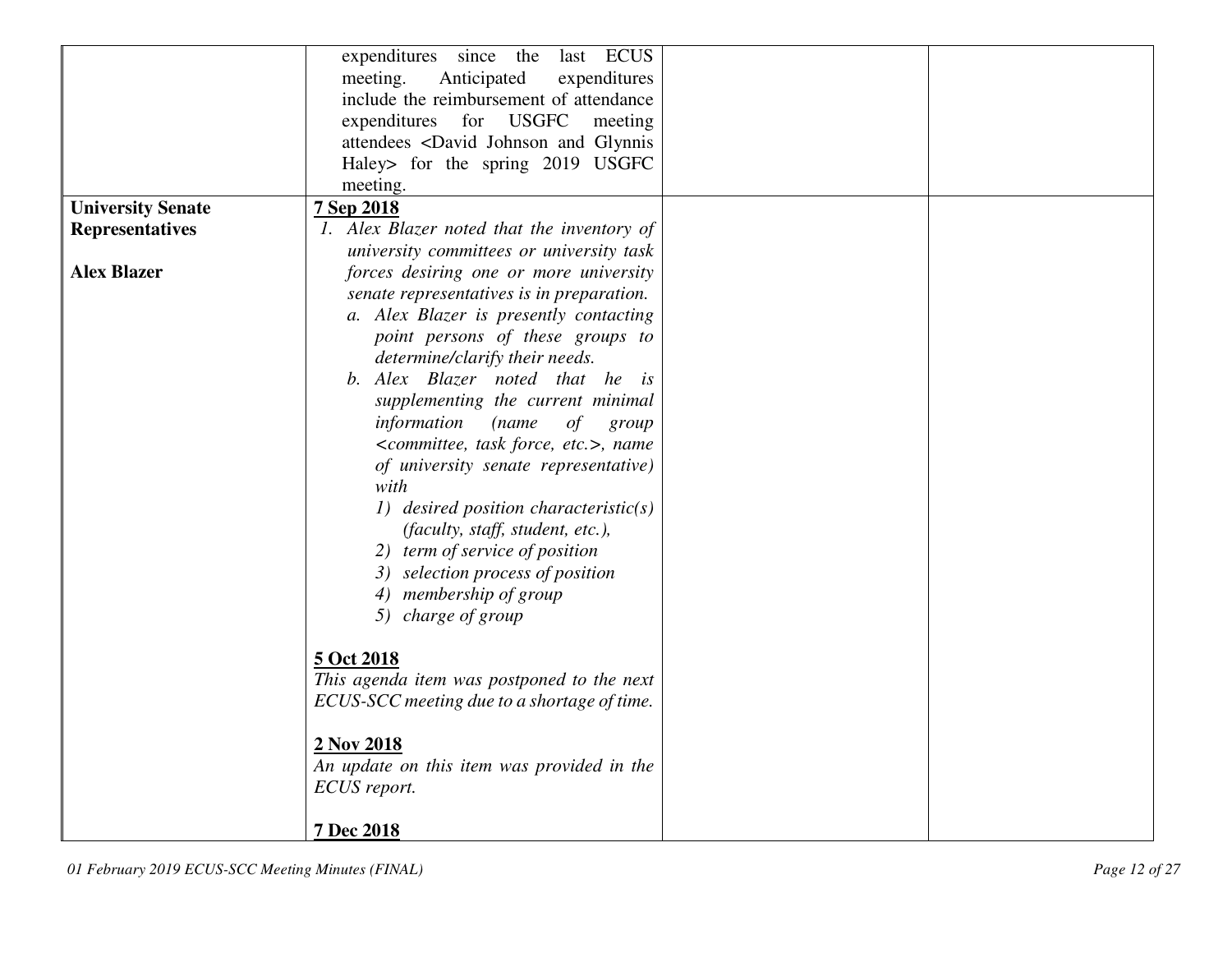|                                  | An update on this item was provided in the   |
|----------------------------------|----------------------------------------------|
|                                  | ECUS report.                                 |
|                                  |                                              |
|                                  | 1 Feb 2019                                   |
|                                  | An update on this item was provided in the   |
|                                  | ECUS report.                                 |
| <b>Inventory and Review of</b>   | 7 Sep 2018                                   |
| <b>Official Documents of the</b> | 1. At the 2018 Governance Retreat, Nicole    |
|                                  |                                              |
| <b>University Senate</b>         | DeClouette and John Swinton agreed to        |
|                                  | serve as the ECUS work group on this         |
| <b>Nicole DeClouette</b>         | <i>initiative.</i>                           |
| <b>John Swinton</b>              | 2. Presently other obligations are taking    |
|                                  | precedence for both Nicole DeClouette        |
|                                  | and John Swinton, and they anticipate        |
|                                  | making some progress on this initiative by   |
|                                  | the 5 Oct 2018 ECUS meeting.                 |
|                                  | 3. A brief discussion included the following |
|                                  |                                              |
|                                  | talking points.                              |
|                                  | a. There is a list of official documents in  |
|                                  | the supporting document University           |
|                                  | Senate Highlights for the 2018               |
|                                  | governance retreat which includes            |
|                                  | university senate mission, vision,           |
|                                  | beliefs, governing concepts, meeting         |
|                                  | etiquette, governance history, and the       |
|                                  | university senator handbook.                 |
|                                  | b. A suggestion was made to fold all of      |
|                                  |                                              |
|                                  | these official documents into the            |
|                                  | university senator handbook<br>$\int$ as     |
|                                  | chapters) updating as necessary the          |
|                                  | documents for accuracy, currency, as         |
|                                  | well as for compliance with university       |
|                                  | senate bylaws AND adding a revision          |
|                                  | process. In this way, there will be only     |
|                                  | one official document to maintain            |
|                                  | going forward.                               |
|                                  |                                              |
|                                  |                                              |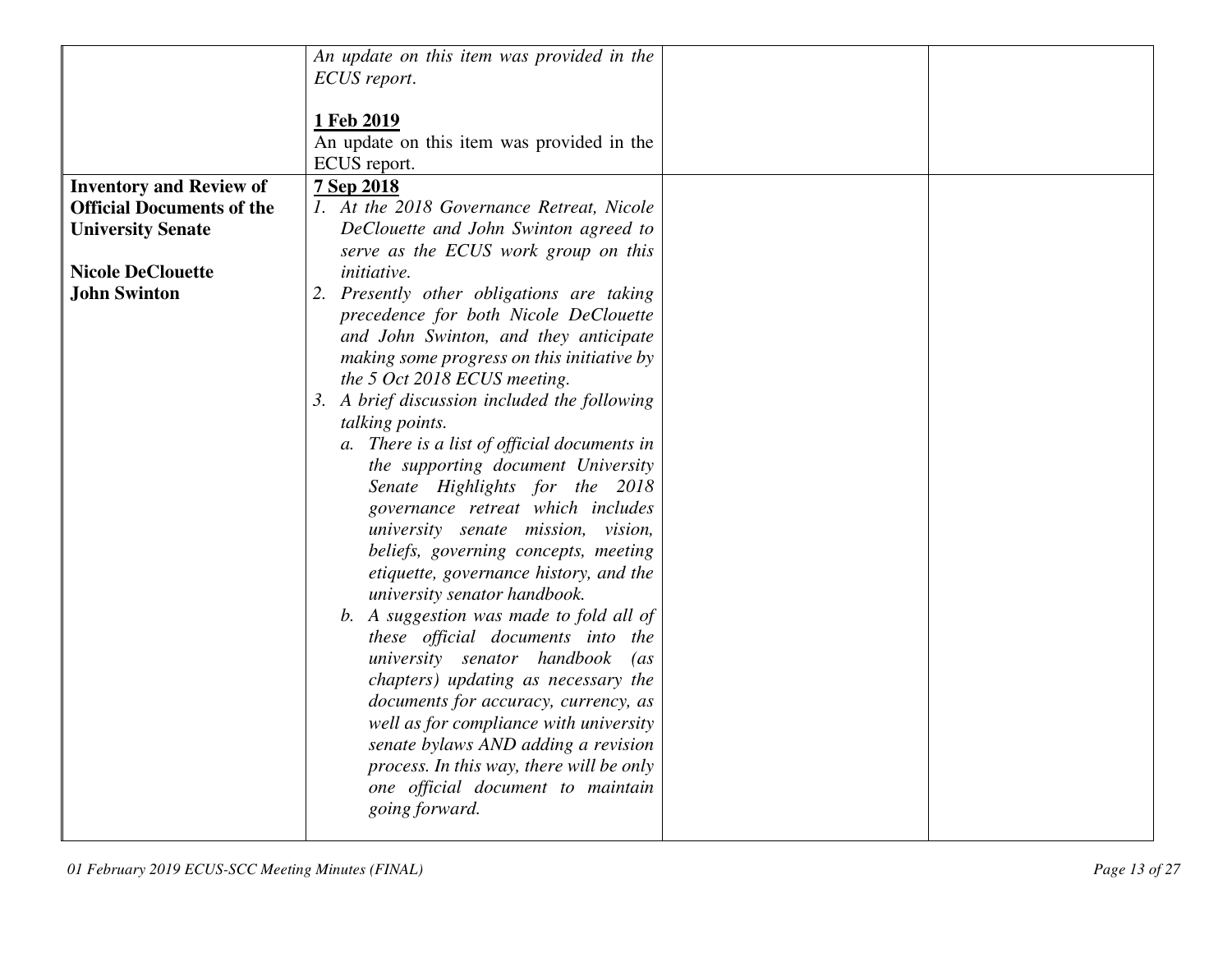|                                                   | 5 Oct 2018                                                                              |               |
|---------------------------------------------------|-----------------------------------------------------------------------------------------|---------------|
|                                                   | As both John Swinton and Nicole DeClouette                                              |               |
|                                                   | had extended regrets and were unable to                                                 |               |
|                                                   | attend this meeting, Alex Blazer read into the                                          |               |
|                                                   | record their update.                                                                    |               |
|                                                   | The governance history has been reformatted                                             |               |
|                                                   | (larger font) and added as a proposed new<br>section to the university senate handbook. |               |
|                                                   | Our next step is to bring this history and                                              |               |
|                                                   | references to university senate bylaws up to                                            |               |
|                                                   | date. After that, we will draft a proposed                                              |               |
|                                                   | revision process to guide future handbook                                               |               |
|                                                   | <i>updates.</i>                                                                         |               |
|                                                   |                                                                                         |               |
|                                                   | 2 Nov 2018                                                                              |               |
|                                                   | An update on this item was provided in the                                              |               |
|                                                   | ECUS report.                                                                            |               |
|                                                   |                                                                                         |               |
|                                                   | 7 Dec 2018                                                                              |               |
|                                                   | An update on this item was provided in the<br>ECUS report.                              |               |
|                                                   |                                                                                         |               |
|                                                   | 1 Feb 2019                                                                              |               |
|                                                   | An update on this item was provided in the                                              |               |
|                                                   | ECUS report.                                                                            |               |
| <b>VI. Unfinished Business</b>                    |                                                                                         |               |
| <b>Review of Action &amp;</b>                     |                                                                                         |               |
| <b>Recommendations, Provide</b>                   |                                                                                         |               |
| updates (if any) to Follow-up                     |                                                                                         |               |
| <b>Retreat Sessions on Possible</b>               | 7 Sep 2018                                                                              |               |
| <b>Revisions to University</b>                    | This agenda item was postponed to the next                                              |               |
| <b>Senate and Assessment</b>                      | ECUS-SCC meeting due to a shortage of time.                                             |               |
|                                                   |                                                                                         |               |
|                                                   | 5 Oct 2018                                                                              |               |
|                                                   | Alex Blazer invited feedback on the proposal                                            |               |
|                                                   | to consolidate the scopes of EAPC and APC                                               |               |
|                                                   | and dissolve EAPC. A question of what would                                             |               |
| 01 February 2019 ECUS-SCC Meeting Minutes (FINAL) |                                                                                         | Page 14 of 27 |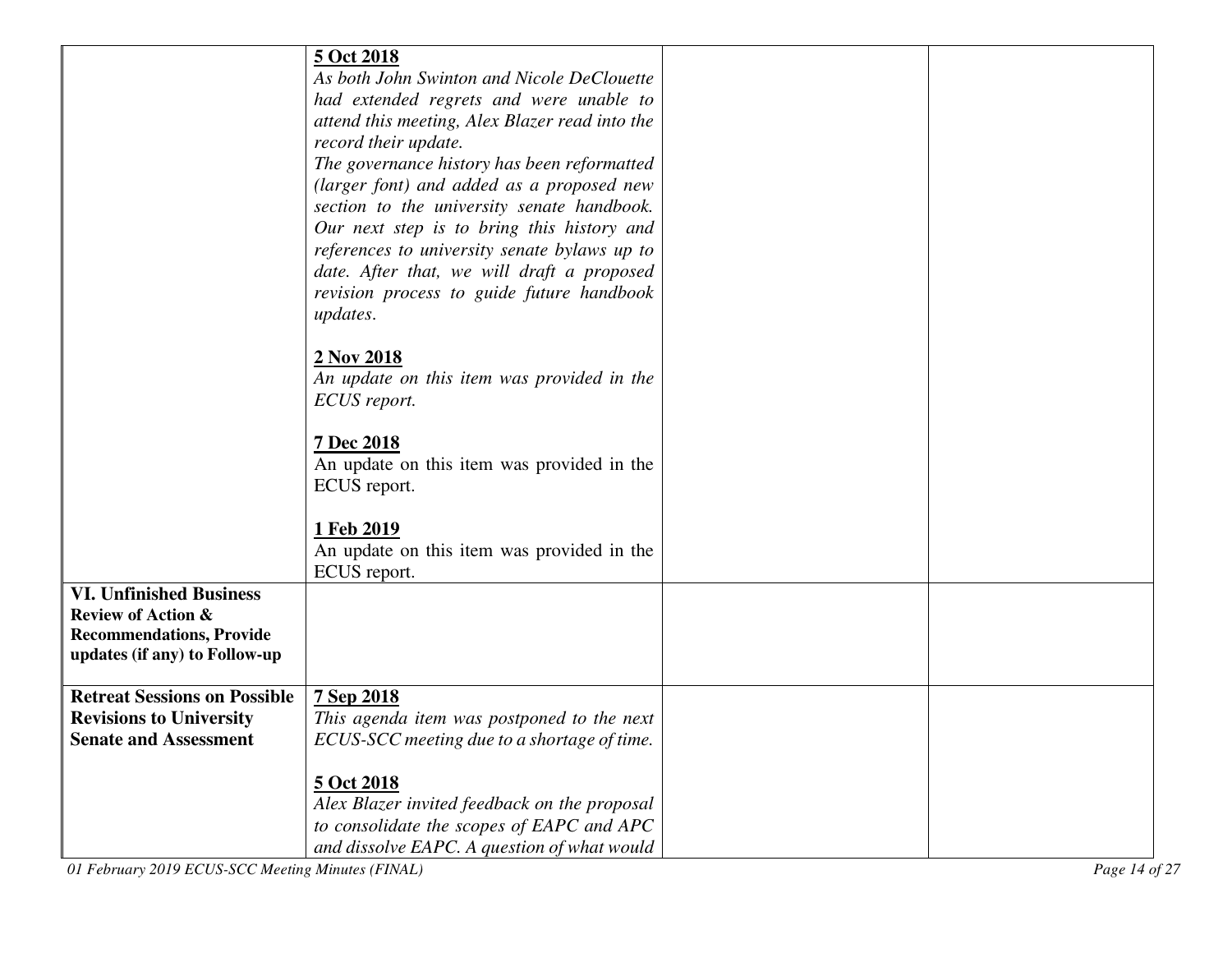| happen to the EAPC members $-$ would they       |  |
|-------------------------------------------------|--|
| have a committee assignment?<br><b>One</b>      |  |
| suggestion was to continue EAPC during          |  |
| 2018-2019 and invite them to assist with the    |  |
| assessment reports pertaining to the            |  |
| upcoming 5-year SACS review. No position        |  |
| was adopted by the full membership present      |  |
| at this meeting as there was not time to do so. |  |
| This agenda item was postponed to the next      |  |
| ECUS-SCC meeting due to a shortage of time.     |  |
| Discussion might continue via email.            |  |
|                                                 |  |
| 2 Nov 2018 Each of the four topics were taken   |  |
| up in the order they were provided in the       |  |
| supporting document disseminated along with     |  |
| the meeting agenda.                             |  |
| 1. University Senate Officer Selection          |  |
| a. Contextual information was                   |  |
| provided to present the current                 |  |
| which<br>process<br>by<br>the                   |  |
| Presiding Officer Elect and                     |  |
| Secretary are selected. The                     |  |
| process requires SCoN to                        |  |
| nominate a single candidate                     |  |
| for each officer position. The                  |  |
| university<br>senate<br>bylaws                  |  |
| compel the Presiding Officer                    |  |
| to extend an invitation for                     |  |
| nominations from the floor at                   |  |
| the organizational meeting.                     |  |
| b. The point of concern is that a               |  |
| successful<br>candidate                         |  |
| nominated from the floor                        |  |
| could cause a significant                       |  |
| ripple effect into the slate of                 |  |
| SCoN's<br>nominees as the                       |  |
| nominee might be displaced                      |  |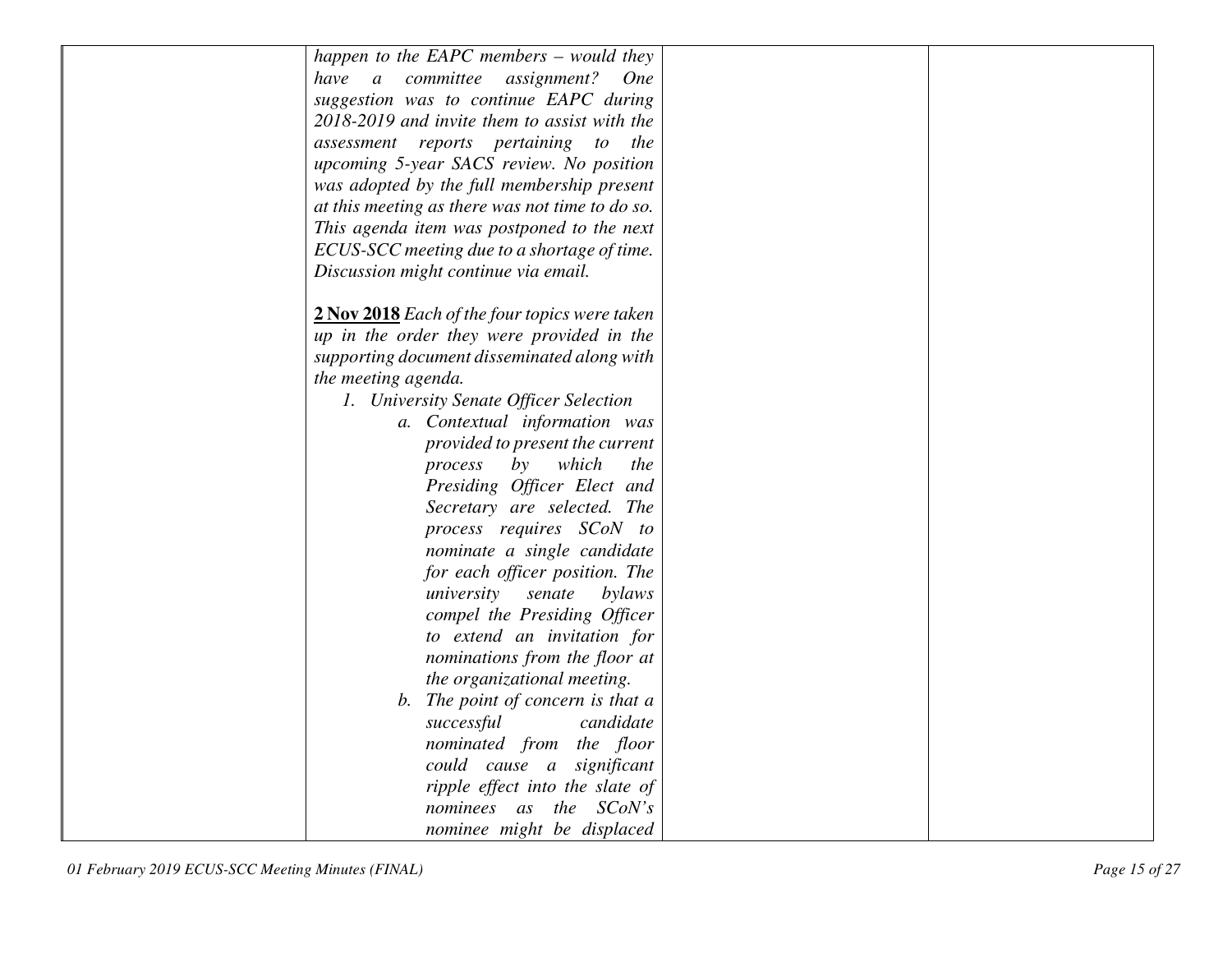| from ECUS and displace                 |  |
|----------------------------------------|--|
|                                        |  |
| another when assigned to a             |  |
| committee<br>and<br>this               |  |
| displacement could domino              |  |
| across multiple committees.            |  |
| c. In spite of this potential          |  |
| shortcoming of the current             |  |
| there<br>process,<br>was<br>not        |  |
| sufficient interest in pursuing        |  |
| an alternate university senate         |  |
| officer process at this time.          |  |
| 2. Organizational Committee Meetings   |  |
| a. Recently (the last two to three     |  |
| organizational<br>years),              |  |
| committee meetings have not            |  |
| been well attended and                 |  |
| multiple committees have not           |  |
| met the quorum needed to call          |  |
| the meeting to order to                |  |
| organize which includes the            |  |
| election of committee officers         |  |
| considering<br>and<br>tentative        |  |
| agenda<br>items<br>for<br>the          |  |
| committee to consider in the           |  |
| coming year based on a review          |  |
| of the annual report from the          |  |
| previous year's committee.             |  |
| b. A<br><b>MOTION</b><br>conduct<br>to |  |
| organizational<br>committee            |  |
| meetings during the committee          |  |
| breakout session<br>of the             |  |
| governance retreat was made,           |  |
| seconded and adopted with no           |  |
| further discussion. When it            |  |
| was noted that this would              |  |
| require a revision to the              |  |
| university senate bylaws, a            |  |
|                                        |  |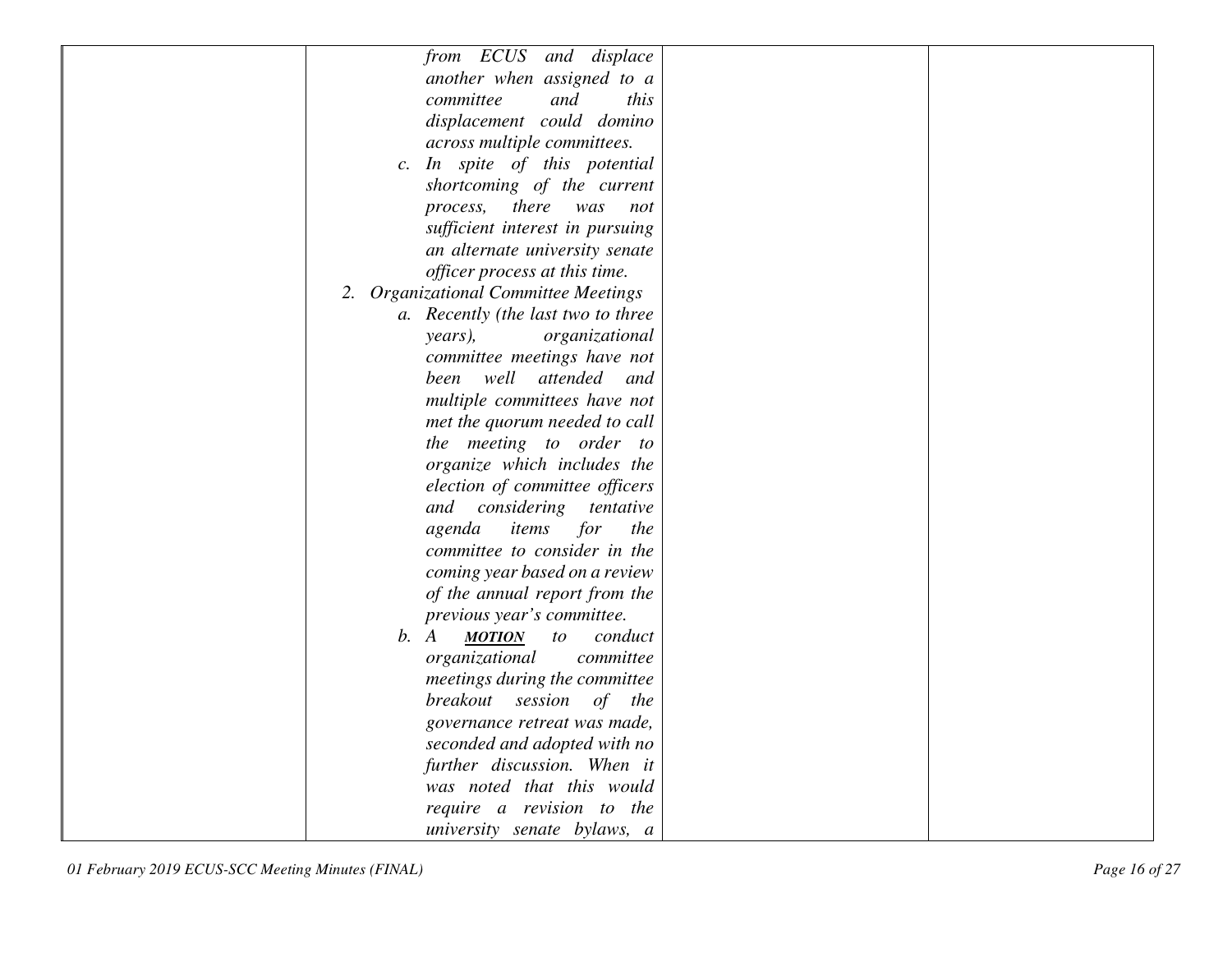| modify<br>the<br><b>MOTION</b><br>$\iota$ |  |
|-------------------------------------------|--|
| university<br>senate<br>bylaw             |  |
| pertaining<br>language<br>to              |  |
| organizational<br>committee               |  |
| meetings<br>reflect<br>to<br>the          |  |
| preference expressed in the               |  |
| previous motion was made,                 |  |
| seconded, and adopted with no             |  |
| further<br>discussion.<br><b>The</b>      |  |
| suggested timing of presenting            |  |
| this motion to university                 |  |
| senate was proposed to be                 |  |
| Feb/March to allow the                    |  |
| accumulation of any other                 |  |
| university<br>senate<br>bylaws            |  |
| revisions that are proposed               |  |
| between now and then.                     |  |
| <b>Standing Committee Structure</b><br>3. |  |
| a. It was noted that EAPC has             |  |
| had no business since its                 |  |
| recent creation as a CAPC                 |  |
| (Curriculum and Assessment                |  |
| Policy<br>Committee)                      |  |
| replacement.                              |  |
| b. A proposal to dissolve EAPC            |  |
| and merge the scopes of EAPC              |  |
| and APC was made. The                     |  |
| talking points were as follows.           |  |
| <i>i</i> . <i>The</i><br>number<br>of     |  |
| volunteer positions on                    |  |
| APC, SAPC, RPIPC,                         |  |
| and FAPC will be                          |  |
| reduced<br>in<br>the                      |  |
| aggregate<br>by<br>seven                  |  |
| due to<br>the<br>seven                    |  |
| elected faculty senator                   |  |
| positions<br>displaced                    |  |
|                                           |  |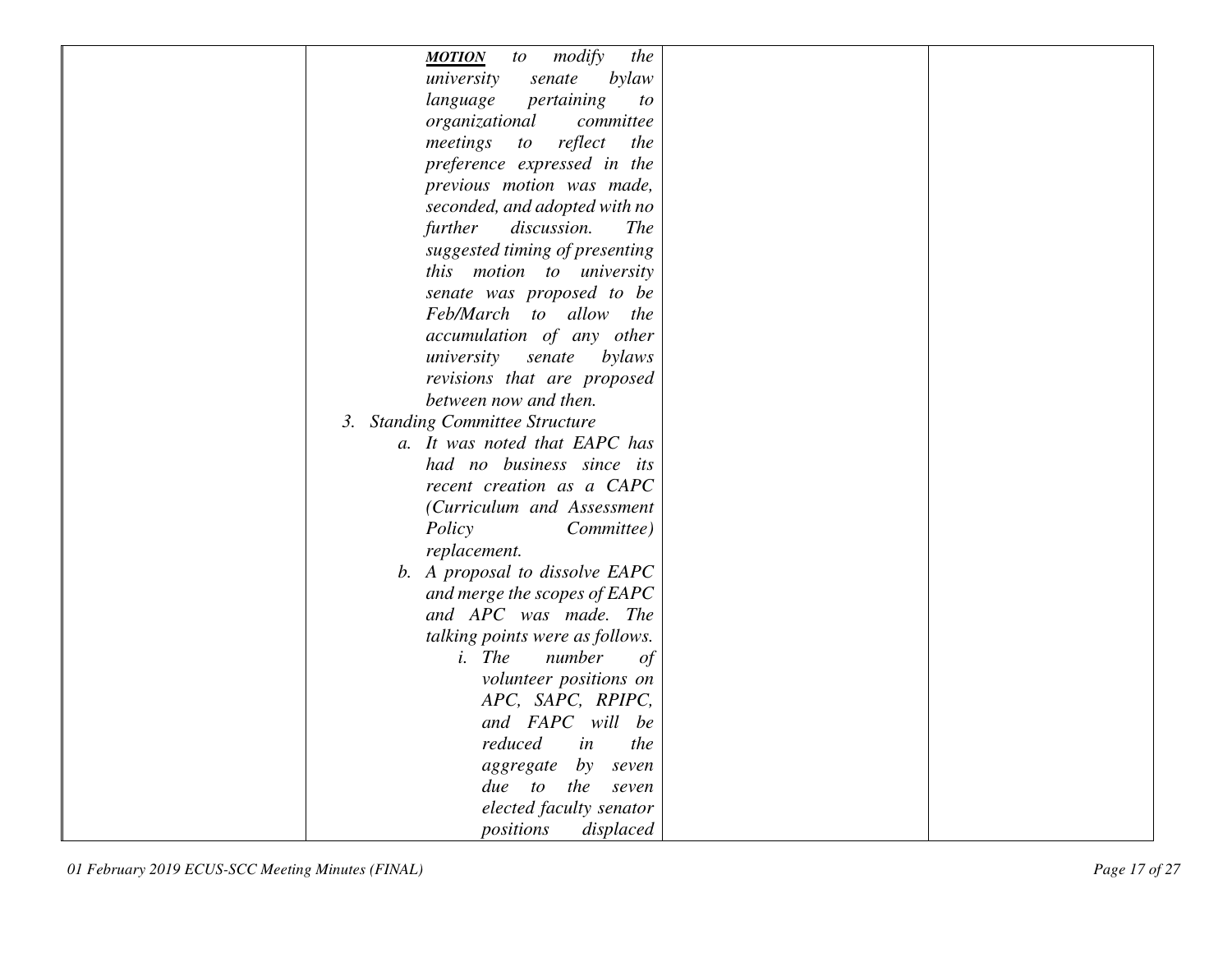| from EAPC. While the       |  |
|----------------------------|--|
| option to mitigate this    |  |
| reduction in volunteer     |  |
| positions (which give a    |  |
| corps of instruction       |  |
| faculty member the         |  |
| opportunity to try out     |  |
| governance with a one      |  |
| year term of service as    |  |
| a volunteer) by adding     |  |
| corps<br>$\sigma f$<br>two |  |
| instruction positions to   |  |
| each of APC, SAPC,         |  |
| RPIPC, and FAPC and        |  |
| making them of size        |  |
| fifteen rather than        |  |
| thirteen, the prospect     |  |
| of enlarging committee     |  |
| size was not appealing     |  |
| to a majority of those     |  |
| <b>Thus</b><br>present.    |  |
| enlarging<br>the           |  |
| committee size was not     |  |
| accepted.                  |  |
| ii. Assessment should be   |  |
| intentionally placed in    |  |
| a committee scope (so      |  |
| as not to lose it) and     |  |
| this would likely be       |  |
| incorporated into the      |  |
| scope of APC.              |  |
| iii. Alex<br>Blazer<br>was |  |
| charged to consult         |  |
| with EAPC to confirm       |  |
| the<br>current             |  |
| membership<br>$of$ the     |  |
| 2018-2019 EAPC (who        |  |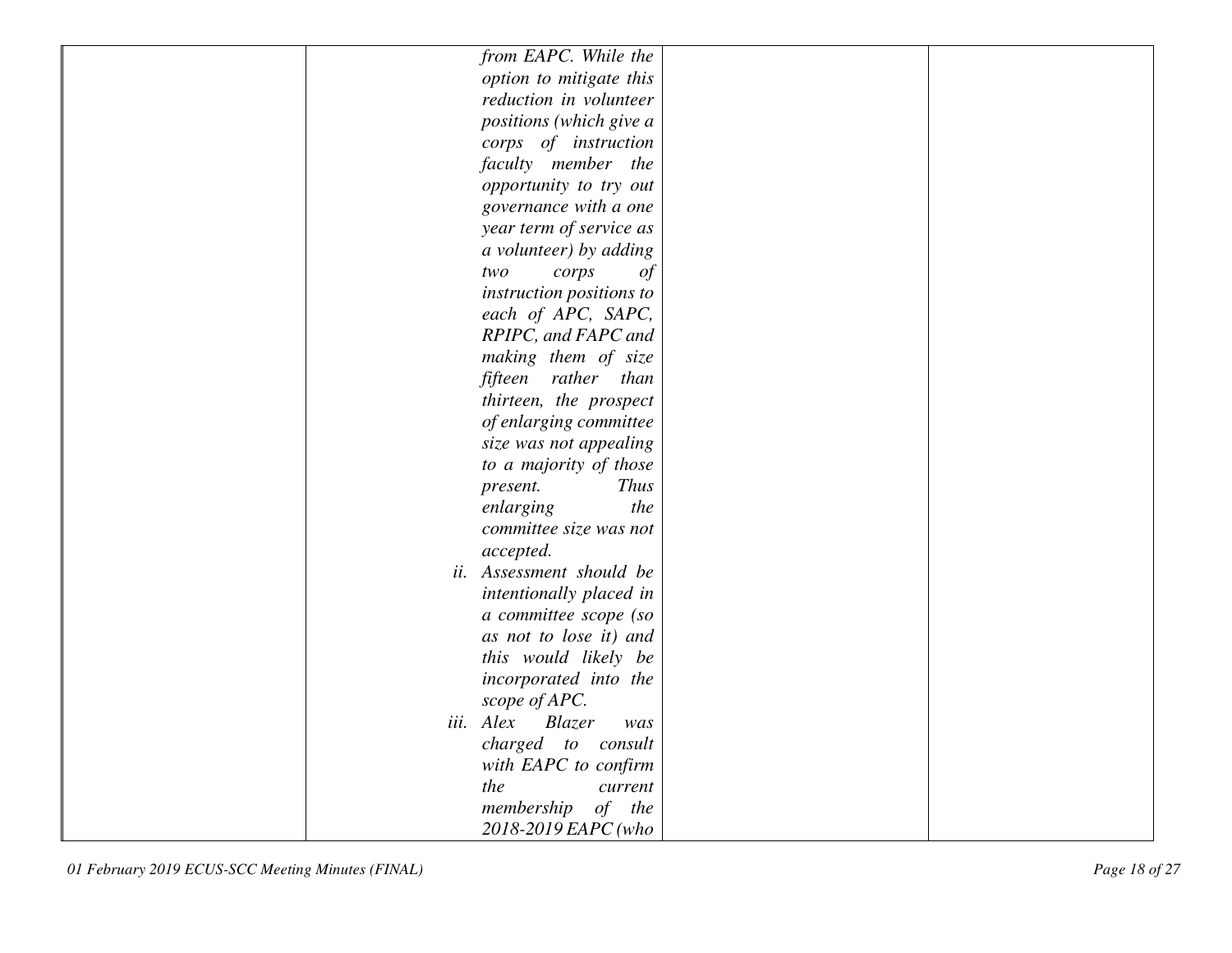| have not yet met due to            |  |
|------------------------------------|--|
| lack of business) are              |  |
| supportive<br>of<br>the            |  |
| dissolution of EAPC                |  |
| and report back at the             |  |
| next meeting of ECUS-              |  |
| SCC.<br><b>This</b><br>EAPC        |  |
| consultation<br>is                 |  |
| necessary due to the               |  |
| absence of the EAPC                |  |
| Chair who may have                 |  |
| been able to supply this           |  |
| information<br>during              |  |
| this meeting.                      |  |
| 4. Attendance                      |  |
| a. There was agreement not to      |  |
| apply any punitive measures        |  |
| on individuals who establish a     |  |
| pattern of not attending           |  |
| meetings of university senate      |  |
| or its committees, but rather to   |  |
| reach out to these individuals     |  |
| to offer assistance in and         |  |
| encouragement<br>being<br>$\iota$  |  |
| present to future meetings.        |  |
| b. The Presiding Officer Elect     |  |
| (David Johnson) offered to be      |  |
| one to reach out as necessary.     |  |
| His kind offer was quickly         |  |
| accepted by those present. So      |  |
| it was agreed that committee       |  |
| chairs and university senate       |  |
| officers<br>should route the       |  |
| $\sigma f$<br>individuals<br>names |  |
| establishing a pattern of not      |  |
| attending to David Johnson         |  |
| and he would reach out to          |  |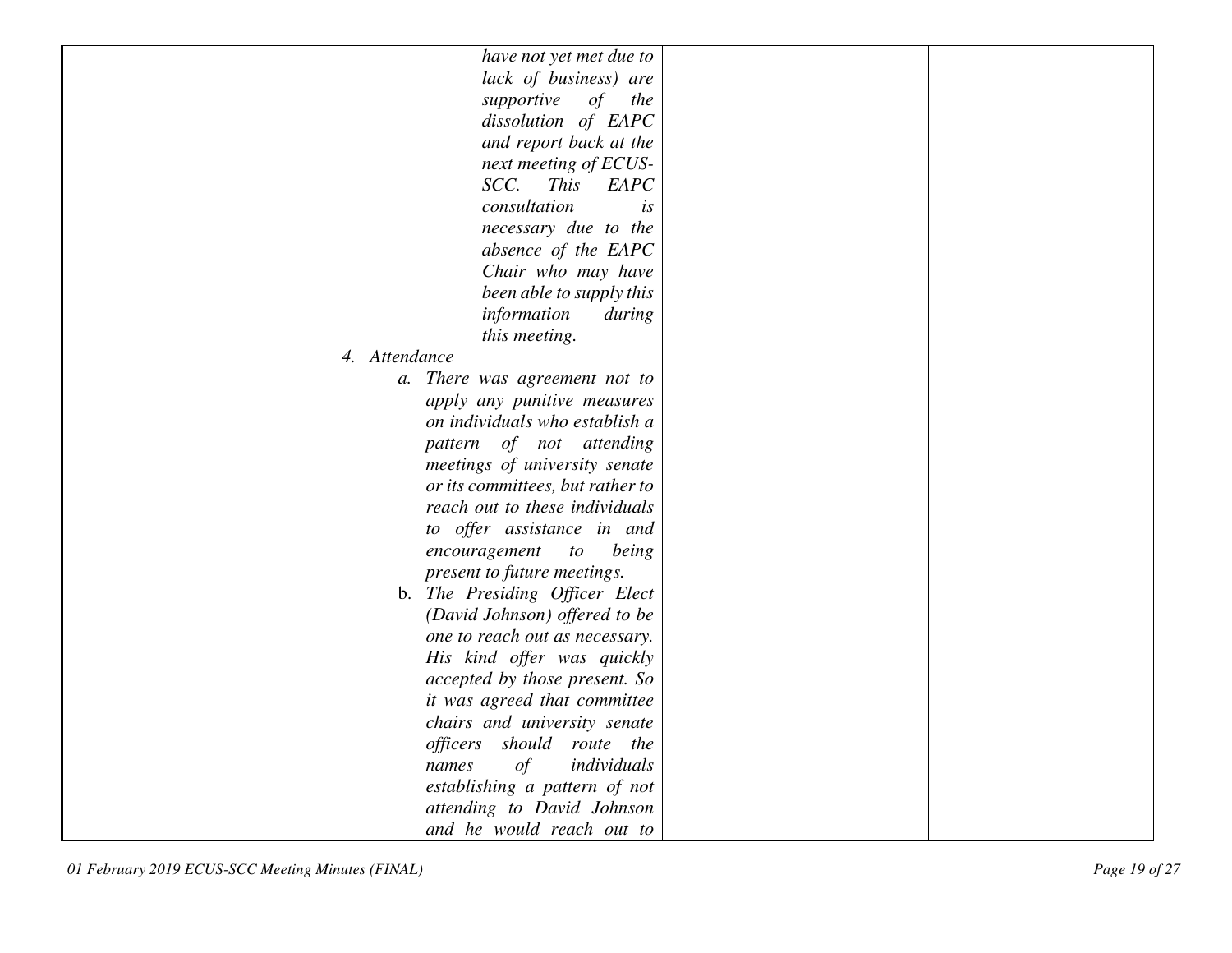|    | these individuals to encourage                      |  |
|----|-----------------------------------------------------|--|
|    | and assist in resolving the                         |  |
|    | attendance concern.                                 |  |
|    |                                                     |  |
|    |                                                     |  |
|    | <b>7 Dec 2018</b> The discussion on two of the four |  |
|    | aforementioned topics continued.                    |  |
|    | 1. Committee Organizational Meetings                |  |
|    | a. There was agreement by those                     |  |
|    | present to form a bylaws                            |  |
|    | revision work group to draft                        |  |
|    | proposed revisions<br>to the                        |  |
|    | bylaws<br>university<br>senate                      |  |
|    | pertaining to the rescheduling                      |  |
|    | of the standing committee                           |  |
|    | organizational meetings.                            |  |
|    | b. There was a recommendation                       |  |
|    | to keep the language flexible                       |  |
|    | (rather than prescribe the                          |  |
|    | committee breakout session of                       |  |
|    | the<br>governance<br>retreat,                       |  |
|    | designate a body such as                            |  |
|    | ECUS or ECUS-SCC to be the                          |  |
|    | authority to annually set the                       |  |
|    | timing of these organizational                      |  |
|    | <i>meetings</i> )<br>avoid<br>to to<br><i>the</i>   |  |
|    |                                                     |  |
|    | necessity of another revision                       |  |
|    | on this scheduling in the                           |  |
|    | future.                                             |  |
|    | c. Volunteers to this bylaws                        |  |
|    | revision work group were Alex                       |  |
|    | Blazer, David Johnson, and                          |  |
|    | Craig Turner.                                       |  |
| 2. | <b>Standing Committee Structure</b>                 |  |
|    | a. There was agreement by those                     |  |
|    | present to form a bylaws                            |  |
|    | revision work group to draft                        |  |
|    | proposed revisions to the                           |  |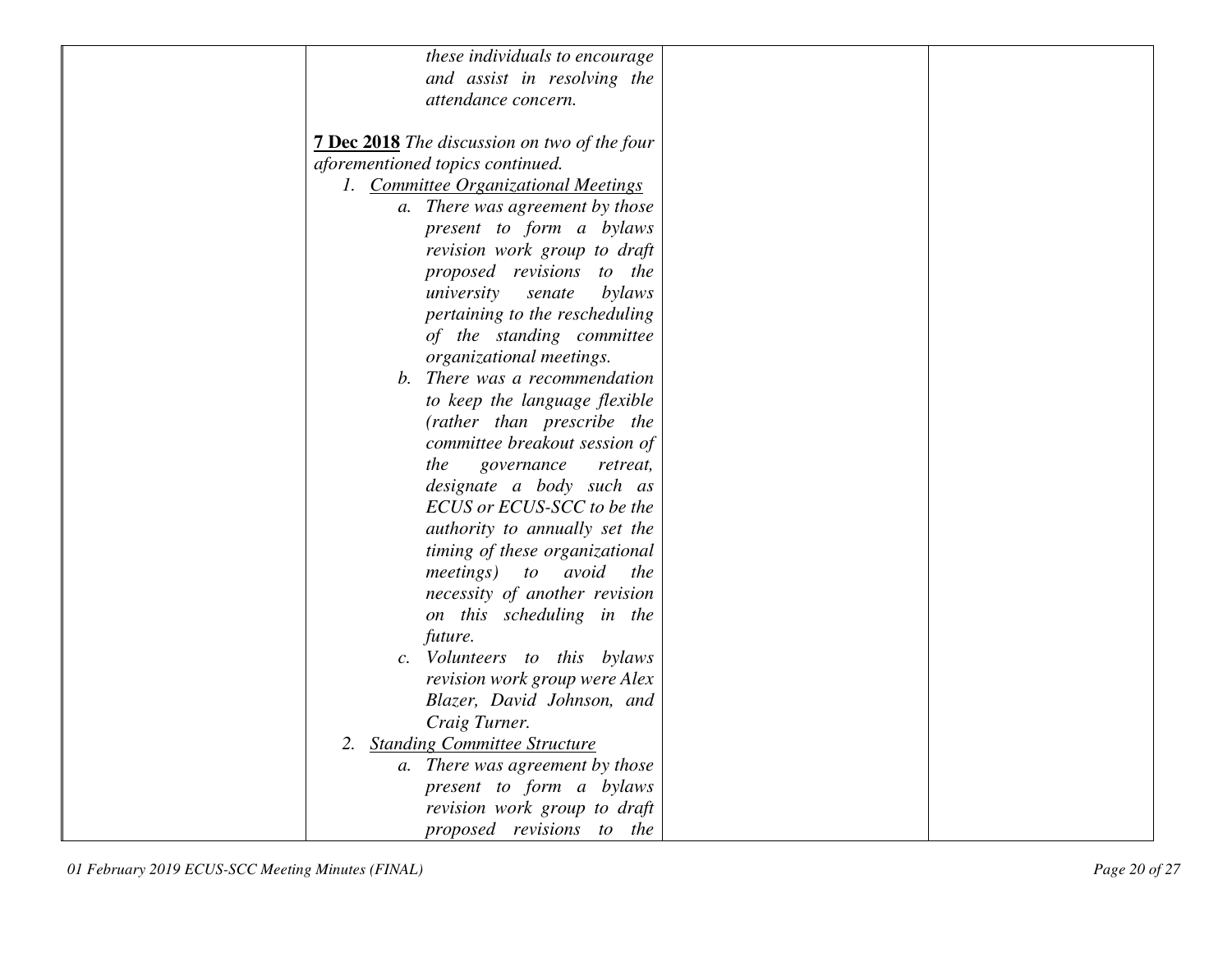| university<br>senate                       | bylaws      |
|--------------------------------------------|-------------|
| pertaining to the standing                 |             |
| committee structure.                       |             |
| b. There was a recommendation              |             |
| to propose the dissolution of              |             |
| EAPC and merge the scopes of               |             |
| APC and EAPC.                              |             |
| c. There was a recommendation              |             |
| not to increase the committee              |             |
| sizes of existing committees               |             |
| recognizing that this would                |             |
| reduce the number of faculty               |             |
| volunteers<br>necessary                    | to          |
|                                            | committees  |
| populate these<br>going forward. There are |             |
|                                            |             |
| plenty of service opportunities            |             |
| for university faculty to                  |             |
| include in particular the UCC              |             |
| <i>(University</i>                         | Curriculum  |
| Committee) GEC (General                    |             |
| <b>Education Committee).</b>               |             |
| d. It was noted that the 2017-             |             |
| 2018 EAPC annual report                    |             |
| included<br>the                            | following   |
| recommendations:                           |             |
| $i.$ The                                   | committee   |
| recommends                                 | that<br>the |
| charge of the committee be                 |             |
| examined based on the                      |             |
| needs of the university.                   |             |
| ii. The                                    | committee   |
| recommends considering                     |             |
| the consolidation of the                   |             |
| Educational                                | and         |
| Assessment                                 | Policy      |
| Committee<br>and                           | the         |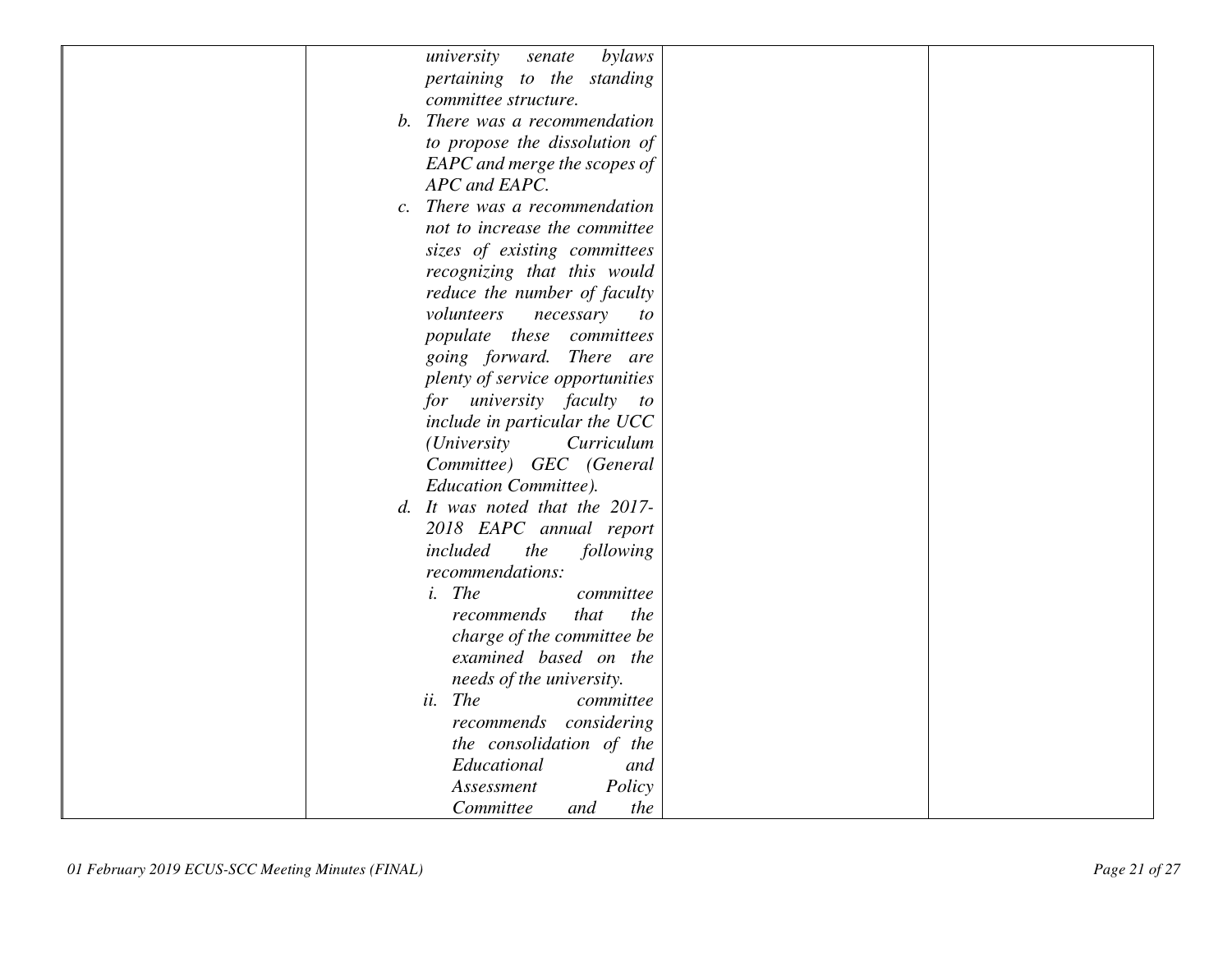| Policy<br>Academic                      |  |
|-----------------------------------------|--|
| Committee.                              |  |
| e. It was noted that the 2018-          |  |
| 2019 EAPC held an email vote            |  |
| regarding the dissolution of            |  |
| EAPC. Of the seven EAPC                 |  |
| members that cast votes, all            |  |
| supported<br>seven<br>its               |  |
| dissolution.                            |  |
| The inclusion of faculty<br>$f_{\cdot}$ |  |
| oversight of assessment in the          |  |
| combined<br>scope<br>was                |  |
| proposed.                               |  |
| <i>i.</i> Proponents indicated this     |  |
| oversight is founded on                 |  |
| AAUP principles.                        |  |
| ii. Critics suggested that it           |  |
| would be rather unusual to              |  |
| have faculty oversee an                 |  |
| office, in this case the                |  |
| office<br>university<br>of              |  |
| assessment.                             |  |
| iii. A compromise position              |  |
| was reached to clarify the              |  |
| faculty oversight proposal              |  |
| would<br>be<br>realized                 |  |
| if<br>satisfactorily<br>we              |  |
| maintain<br>the<br>existing             |  |
| threads of the EAPC scope               |  |
| pertaining to the advisory              |  |
| role<br>academic<br>$\mathfrak{O}n$     |  |
| assessment as well as the               |  |
| responsibility to review                |  |
| and recommend for or                    |  |
| against policy relating to              |  |
| academic assessment.                    |  |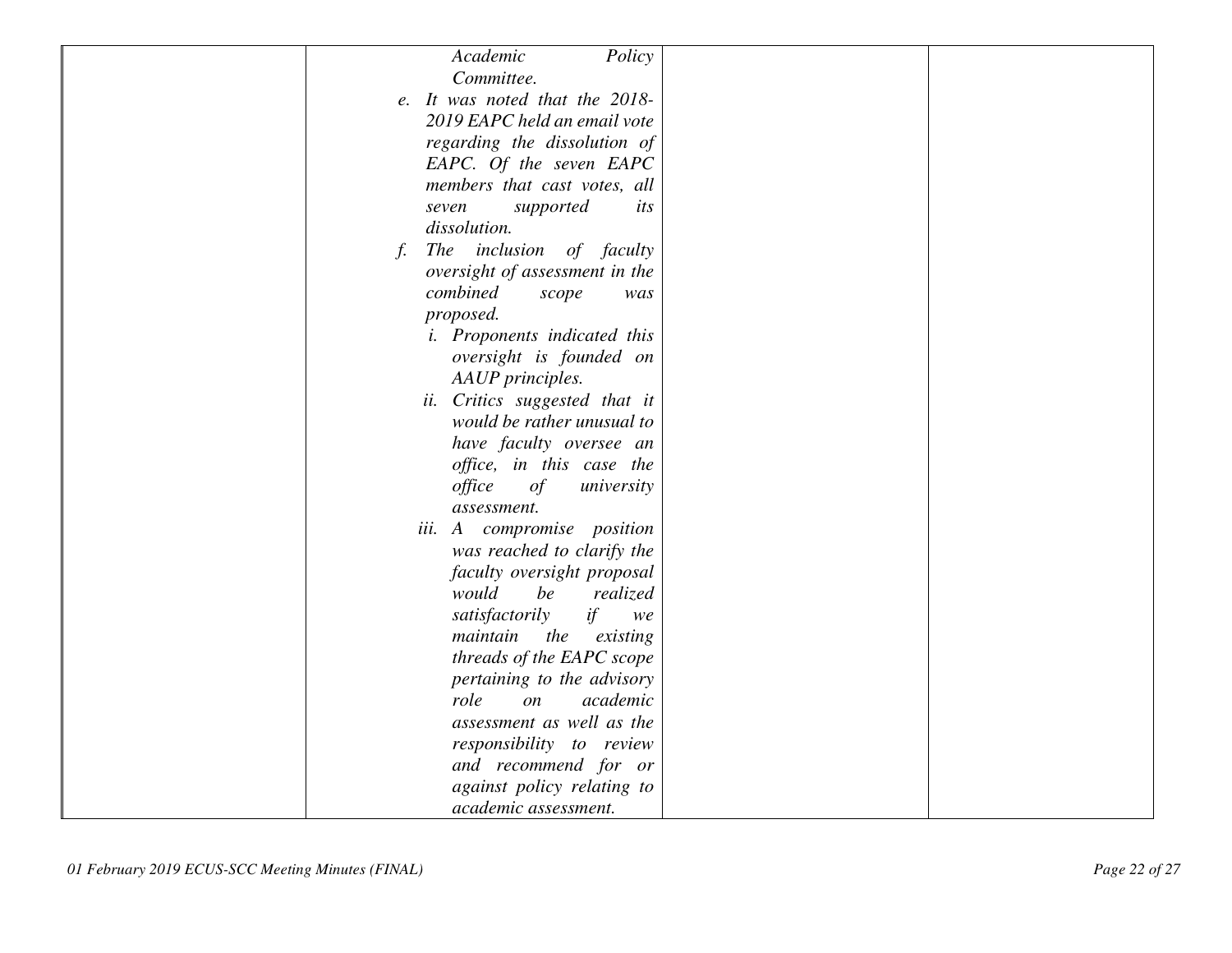| Volunteers to this bylaws<br>g.                 |  |
|-------------------------------------------------|--|
| revision work group were Alex                   |  |
| Blazer, David Johnson, Mary                     |  |
| Magoulick, John Swinton, and                    |  |
| Craig Turner                                    |  |
| 7 Feb 2019                                      |  |
| 1. There were two sets of proposed              |  |
| bylaws revisions that were circulated           |  |
| with the agenda of this meeting.                |  |
| a. <b>Scheduling</b><br><b>Organizational</b>   |  |
| <b>of</b><br><b>Meetings</b><br><b>Standing</b> |  |
| <b>Committees</b>                               |  |
| i. The draft circulated proposed                |  |
| that within 10 days of the spring               |  |
| organizational university senate                |  |
| meeting, ECUS both                              |  |
| 1) determine a meeting date                     |  |
| standing committee<br>for                       |  |
| organizational meetings and                     |  |
| 2) disseminate this date to all                 |  |
| standing<br>committee                           |  |
| members.                                        |  |
| ii. A MOTION To endorse the                     |  |
| proposed revisions and have                     |  |
| ECUS submit the proposal as a                   |  |
| motion for university senate                    |  |
| consideration was made and                      |  |
| seconded.                                       |  |
| 1) A <b>MOTION TO AMEND</b> the                 |  |
| draft by excising the                           |  |
| duplicate of (replace of of                     |  |
| with<br>of)<br>was<br>made,                     |  |
| and endorsed<br>seconded,                       |  |
| with no further discussion                      |  |
| and no dissenting voice and                     |  |
| only ECUS members and                           |  |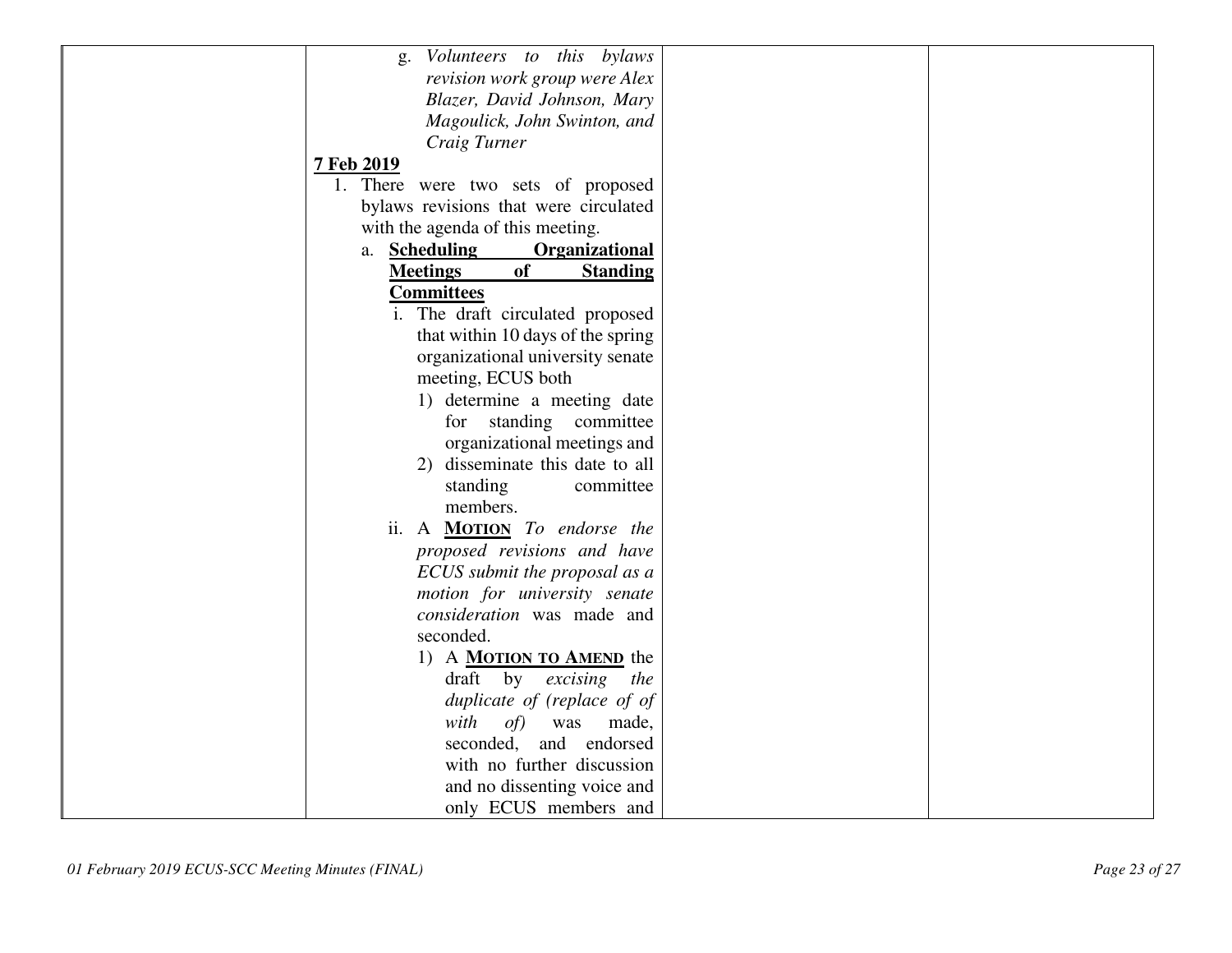| <b>Standing Committee Chairs</b>   |  |
|------------------------------------|--|
| eligible to vote.                  |  |
| 2) The motion (as amended)         |  |
| was endorsed with no               |  |
| further discussion and no          |  |
| dissenting voice and only          |  |
| <b>ECUS</b><br>members<br>and      |  |
| <b>Standing Committee Chairs</b>   |  |
| eligible to vote.                  |  |
| <b>Committee Structure</b><br>b.   |  |
| i. The draft circulated proposed   |  |
| that (1) EAPC be dissolved and     |  |
| all references<br>EAPC<br>to       |  |
| throughout the university senate   |  |
| bylaws be excised, and (2) the     |  |
| scope of EAPC be merged with       |  |
| the scope of APC.                  |  |
| ii. A <b>MOTION</b> To endorse the |  |
| proposed revisions and have        |  |
| ECUS submit the proposal as a      |  |
| motion for university senate       |  |
| consideration was made and         |  |
| seconded.                          |  |
| 1) A <b>MOTION TO AMEND</b> the    |  |
| draft by                           |  |
| a) adding a corps<br>of            |  |
| instruction position to            |  |
| each of APC, FAPC,                 |  |
| RPIPC, and SAPC to                 |  |
| increase the number of             |  |
| volunteer positions from           |  |
| $2-4$ to $6-8$ and the             |  |
| number of positions on             |  |
| these committees from              |  |
| 13 to 14                           |  |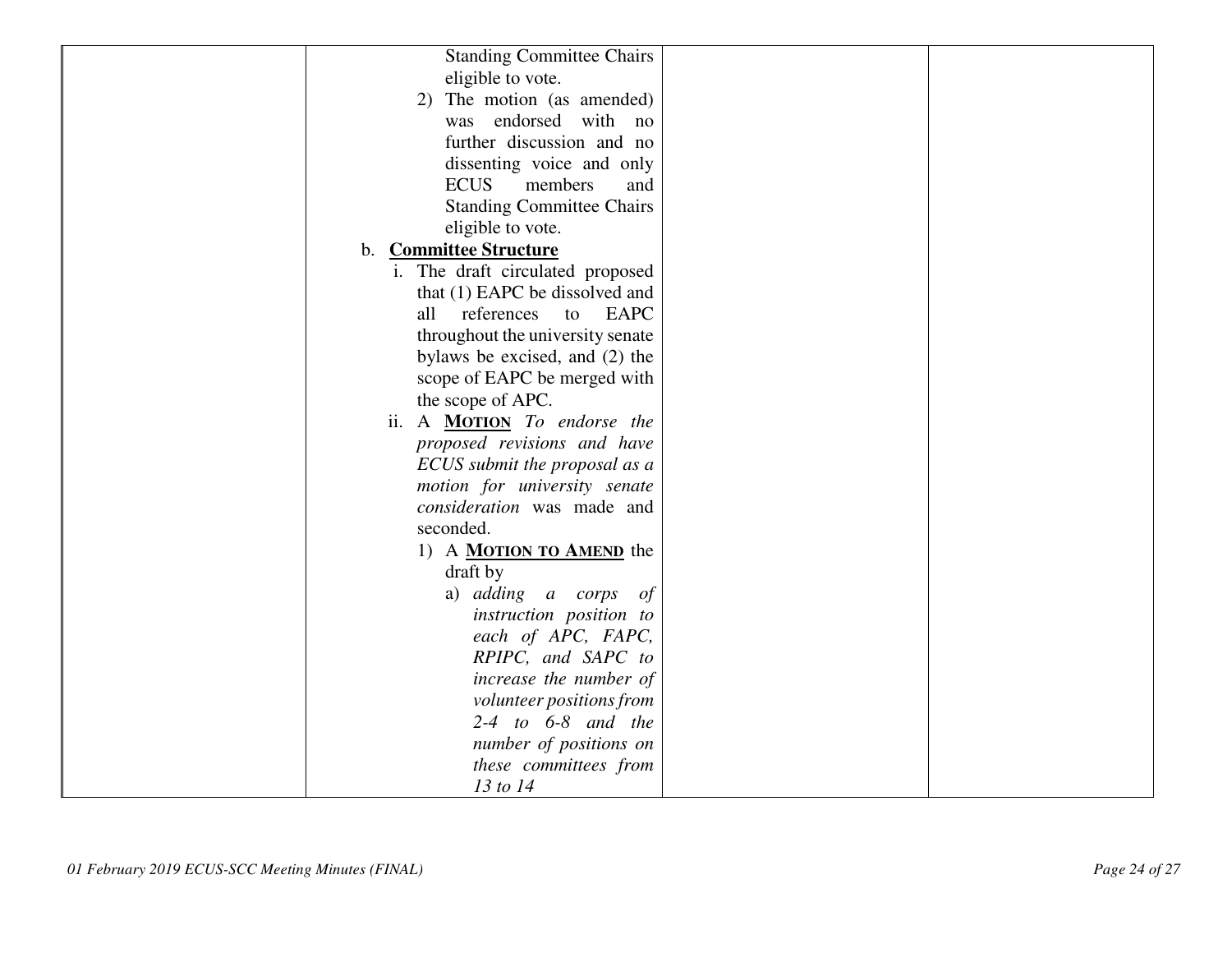|                                 | b) reducing the number of                            |                                |                                |
|---------------------------------|------------------------------------------------------|--------------------------------|--------------------------------|
|                                 | <b>Presidential Appointees</b>                       |                                |                                |
|                                 | from five to four, and                               |                                |                                |
|                                 | c) reducing the number of                            |                                |                                |
|                                 | university senators from                             |                                |                                |
|                                 | 50 to 49                                             |                                |                                |
|                                 | was made, seconded, and                              |                                |                                |
|                                 | endorsed with no further                             |                                |                                |
|                                 | discussion<br>and<br>no                              |                                |                                |
|                                 | dissenting voice and only                            |                                |                                |
|                                 | <b>ECUS</b><br>members<br>and                        |                                |                                |
|                                 | <b>Standing Committee Chairs</b>                     |                                |                                |
|                                 | eligible to vote.                                    |                                |                                |
|                                 | iii. The motion (as amended) was                     |                                |                                |
|                                 | with no<br>endorsed<br>further                       |                                |                                |
|                                 | discussion and no dissenting                         |                                |                                |
|                                 | voice and only ECUS members                          |                                |                                |
|                                 | and Standing Committee Chairs                        |                                |                                |
|                                 | eligible to vote.                                    |                                |                                |
| <b>VII. New Business</b>        |                                                      |                                |                                |
| Actions/Recommendations         |                                                      |                                |                                |
| <b>Steering of Items to</b>     | At the time of this meeting, there were no           |                                |                                |
| <b>Committees</b>               | items that required steering to a committee.         |                                |                                |
|                                 |                                                      |                                |                                |
| <b>Alex Blazer</b>              |                                                      |                                |                                |
| <b>University Senate Agenda</b> | <b>Tentative Agenda 15 Feb 2019</b> Based on         | The motion (circulate minutes) | Alex Blazer to draft the<br>1. |
| and Minutes Review              | the committee reports at this meeting                | was approved.                  | tentative agenda of this       |
|                                 | <b>Motions</b> There will be up to three $(3)$<br>a. |                                | university<br>senate           |
|                                 | motions on the agenda of this meeting                |                                | meeting.                       |
|                                 | of the university senate.                            |                                | There are three motions<br>2.  |
|                                 | i. ECUS                                              |                                | to be entered into the         |
|                                 | 1) Bylaws Revisions: Standing                        |                                | online motion database:        |
|                                 | Committee<br>Organizational                          |                                | ECUS (2) and SCoN              |
|                                 | Meetings                                             |                                | (1).                           |
|                                 | 2) Bylaws Revisions: Committee                       |                                | 3. Craig<br>Turner<br>to       |
|                                 | <b>Structure Modifications</b>                       |                                | circulate the DRAFT of         |
|                                 | ii. SCoN                                             |                                | the university senate          |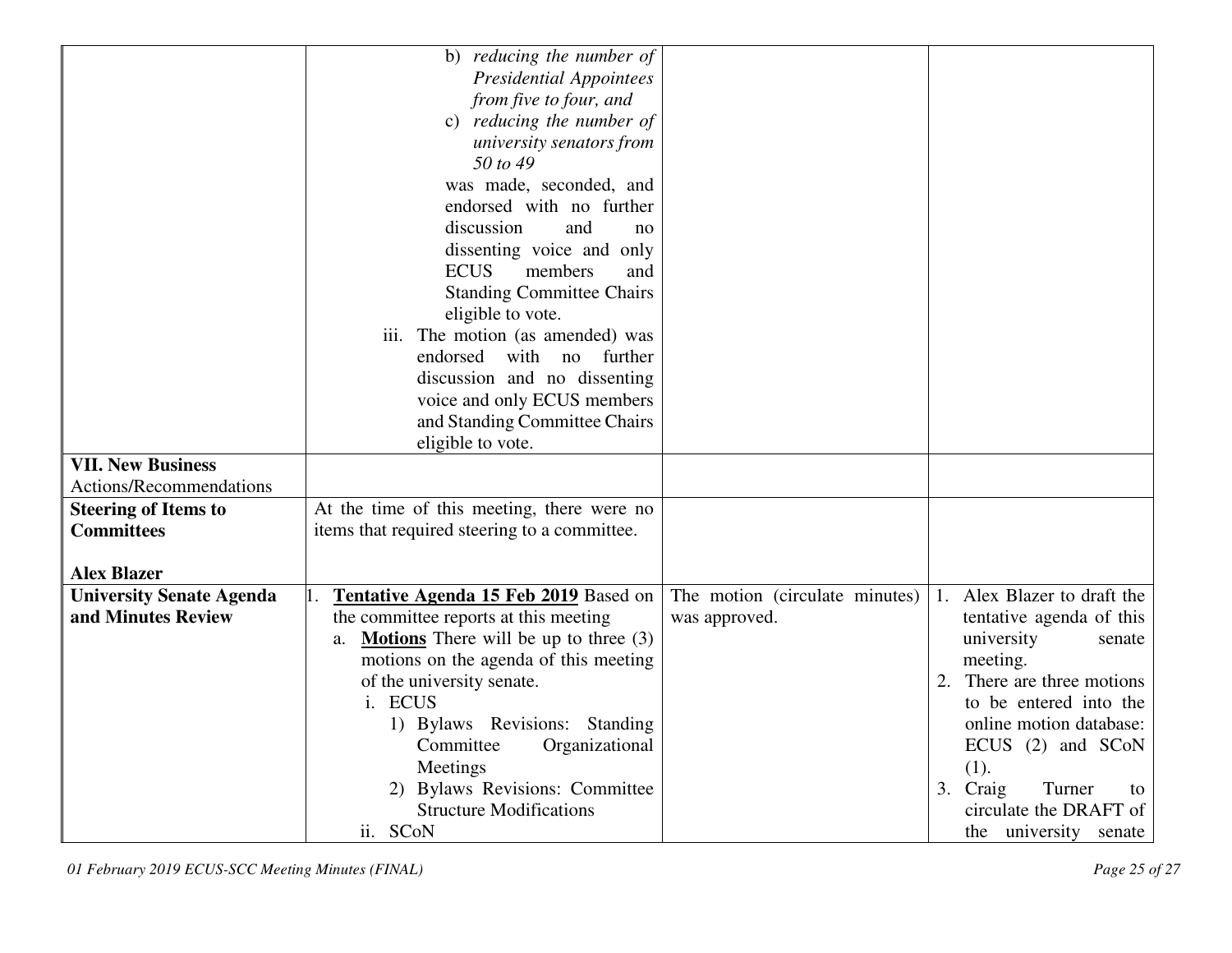|                              | 1) Slate of Nominees Revision                   |                                | minutes<br>meeting<br>to    |
|------------------------------|-------------------------------------------------|--------------------------------|-----------------------------|
|                              | <b>Reports</b> Administrative reports and<br>b. |                                | university senators for     |
|                              | committee reports and an update on the          |                                | review.                     |
|                              | activities of the University Curriculum         |                                |                             |
|                              | Committee (UCC), and the Faculty                |                                |                             |
|                              | Salary Review Task Force will also be           |                                |                             |
|                              | agenda items.                                   |                                |                             |
|                              | <b>University Senate Minutes Review A</b>       |                                |                             |
|                              | <b>MOTION</b> that the DRAFT minutes of the     |                                |                             |
|                              | 25 Jan 2019 meeting of the university           |                                |                             |
|                              | senate be circulated for university             |                                |                             |
|                              | senator review was made and                     |                                |                             |
|                              | seconded.                                       |                                |                             |
| <b>Open Discussion</b>       | Open discussion was invited. There was none.    |                                |                             |
|                              |                                                 |                                |                             |
| <b>VIII. Next Meeting</b>    |                                                 |                                |                             |
| (Tentative Agenda, Calendar) |                                                 |                                |                             |
| 1. Calendar                  | 15 Feb 2019 @ 3:30pm Univ. Senate A&S 2-72      |                                |                             |
|                              | 01 Mar 2019 @ 2:00pm ECUS Parks 301             |                                |                             |
|                              | 01 Mar 2019 @ 3:30pm ECUS-SCC Parks 301         |                                |                             |
| 2. Tentative Agenda          | Some of the deliberation today may have         |                                | Alex Blazer to ensure that  |
|                              | generated tentative agenda items for future     |                                | such items (if any) are     |
|                              | ECUS and ECUS-SCC meetings.                     |                                | added to agenda of a future |
|                              |                                                 |                                | meeting of ECUS or ECUS-    |
|                              |                                                 |                                | SCC.                        |
| IX. Adjournment              | As there was no further business to consider,   | The motion to adjourn was      |                             |
|                              | a <b>MOTION</b> to adjourn the meeting was made | approved and<br>the<br>meeting |                             |
|                              | and seconded.                                   | adjourned at 4:45 pm.          |                             |

### **Distribution:**

 First; To Committee Membership for Review Second: Posted to the Minutes Website

**Approved by: \_\_\_\_\_\_\_\_\_\_\_\_\_\_\_\_\_\_\_\_\_\_\_\_\_\_\_\_\_\_\_\_\_\_\_** Committee Chairperson (Including this Approval by chair at committee discretion)